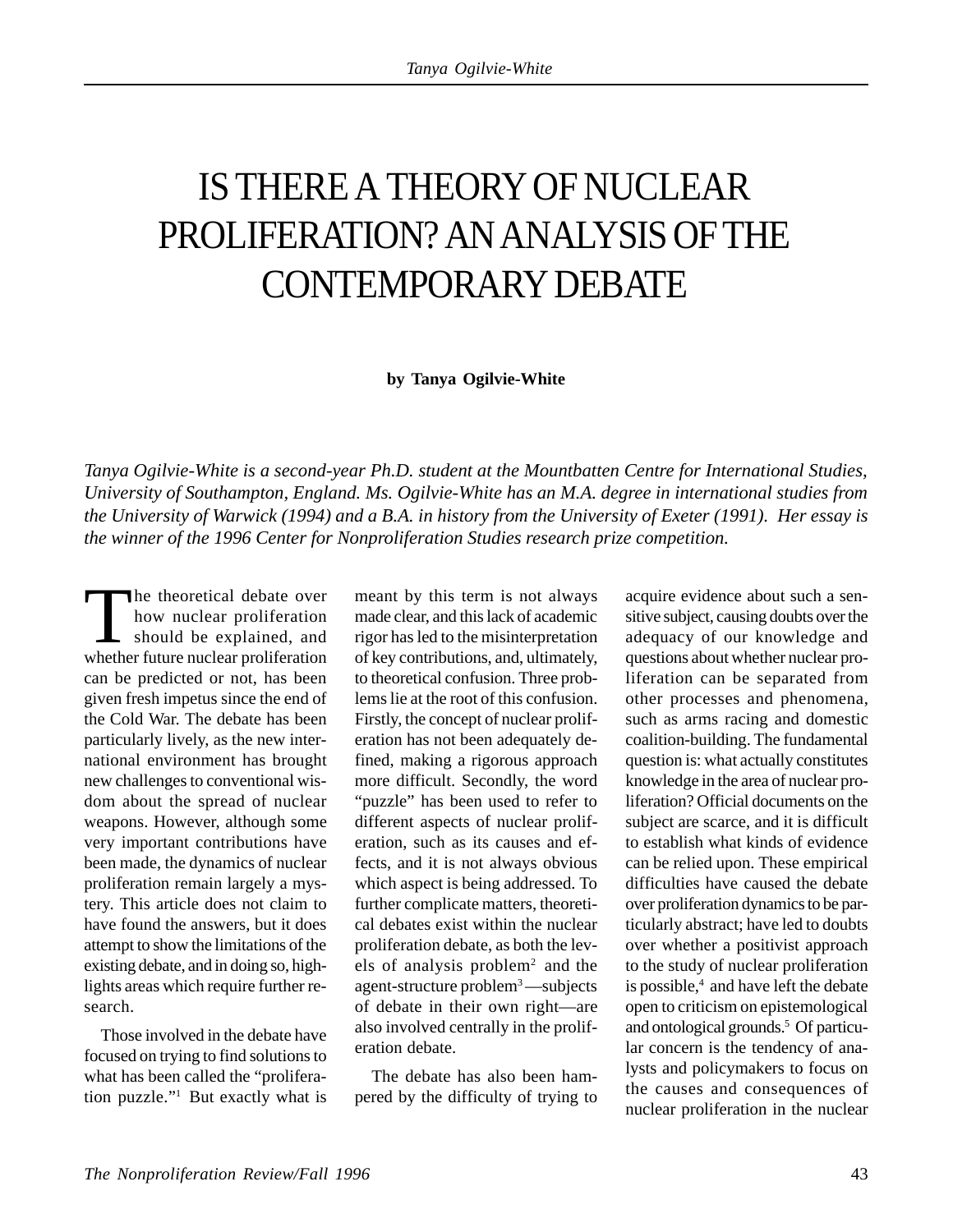weapon states, where governments have been more open about their nuclear weapons programs. This becomes a problem when conclusions reached about the dynamics of nuclear proliferation in the nuclear weapon states are used to explain proliferation dynamics in states where proliferation is opaque and evidence can be even more difficult to obtain. This has led to a distorted and ethnocentric analysis of proliferation dynamics and to inappropriate nonproliferation policies.

Despite these problems, the bold claim made by Bradley A. Thayer that "the cause of the spread of nuclear weapons is clear"6 and Shai Feldman's claim that the nuclear proliferation debate is dead or dying, $<sup>7</sup>$ </sup> might lead one to conclude that the subject does not require further attention. However, as the discussion of the conceptual approaches to nuclear proliferation below aims to show, this phenomenon has not been adequately explained, much to the detriment of policymakers in this field. In other areas, policymakers can usually rely on substantial information based on past experiences to inform their decisions. But when reliable information is difficult to obtain due to foreign secrecy and the small number of cases to date (as with nuclear proliferation), strategic concepts and heuristics developed by political scientists can become even more influential than would normally be the case. With this in mind, the confusion surrounding the theoretical debate over the dynamics of nuclear proliferation acquires added significance.

Until recently, two general classes of hypotheses have dominated research into the causes of nuclear proliferation. The first class, known as

the technological determinist hypotheses, posits that nuclear technology itself is the main driving force behind nuclear proliferation, and therefore that nuclear weapons will be produced as soon as it becomes technologically feasible to do so in each country.8 This has led to some pessimistic predictions about the future spread of nuclear weapons, including President John F. Kennedy's famous prediction in 1962, that the United States could be facing the threat of 15 to 25 nuclear powers by the 1970s. The second class of hypotheses posits that the dynamics of nuclear proliferation cannot be understood unless the difficult question of what motivates states to acquire nuclear weapons is addressed. This has led to a profusion of attempts to analyze proliferation dynamics using theories based on the rational actor assumption, in an effort to move away from technological determinism to an approach with more predictive and explanatory power.<sup>9</sup>

This article deals specifically with one area of the nuclear proliferation debate, that is the debate over what causes nuclear weapons to spread. Its aim is to provide a survey of existing conceptual approaches to this question, identifying areas where confusion has occurred, and pointing out the strengths and weaknesses of each approach. It begins with an assessment of classical realist and neo-realist approaches to the nuclear proliferation puzzle. The second section focuses on organizational and domestic determinants theories. The aim of this section is to show how these approaches represent an advance on realist analyses of proliferation dynamics, but at the same time suffer from their own shortcomings. The final section analyzes psychological and sociological

approaches, revealing that multi-disciplinary approaches can lead to a greater understanding of proliferation causes, despite the problems associated with quantifying sociological and psychological factors. The conclusion summarizes the strengths and weaknesses of existing approaches to nuclear proliferation and highlights areas for future research.

#### **CLASSICAL REALISM AND NEO-REALISM AS THEORIES OF NUCLEAR PROLIFERATION**

Realist explanations of nuclear proliferation have dominated thinking about nuclear weapons since the 1950s. This is partly because realist theory provides a convincing justification for the acquisition of weapons of mass destruction, and partly because, in the relative absence of reliable information about security decisionmaking during the Cold War, realism provided a framework for analysis which could side-step, or "black box" domestic issues, and still provide a persuasive explanation for nuclear proliferation.

Classical realism is perhaps the most elegant theory (and oldest) of motivations to be applied to the proliferation puzzle. Ranging from the narrow military focus of rational deterrence theory, to approaches that are based on a broader definition of power, classical realist explanations of international politics are based on the assumption that states are unitary actors that seek to maximize their power in order to survive in a competitive international system. When analyzing what causes nuclear weapons to spread, classical realists therefore focus on external pressures. Most argue that the acquisition of nuclear weapons should be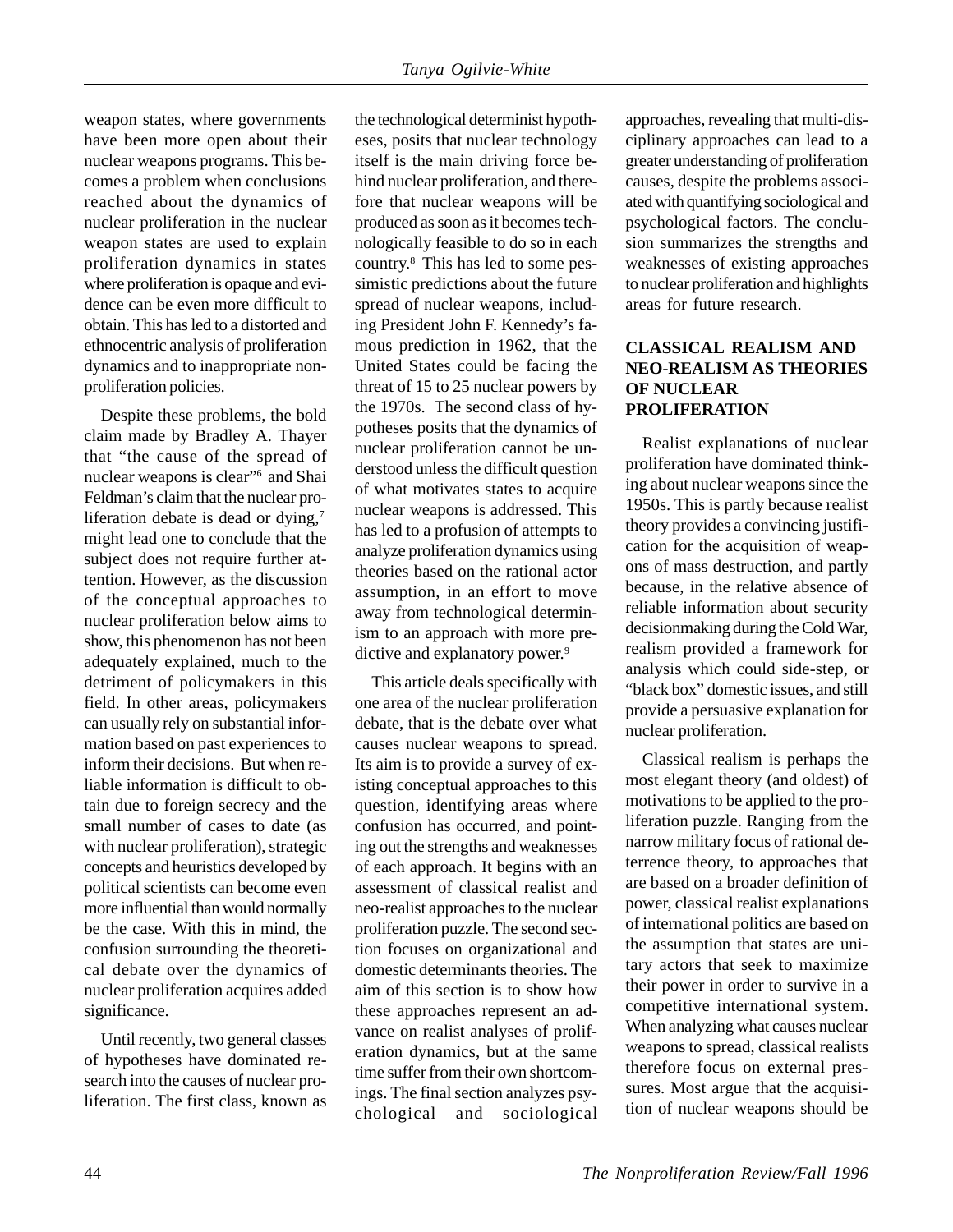seen as the rational response of states attempting to protect their interests, since security represents the ultimate challenge to a state's survival. The limited empirical evidence that has come to light suggests that perceived threats from neighboring states, and from enemies further afield, have played a crucial role in the process of nuclear proliferation during the Cold War and since, providing important pieces of the puzzle.10 However, as the following analysis illustrates, classical realism can only explain some of the dynamics of nuclear proliferation, leading to a distorted and over-simplified view of nuclear decisionmaking and nuclear behavior.

Kenneth Waltz  $(1981)$ <sup>11</sup> and  $1990^{12}$ ) uses rational deterrence theory to explain the slow spread of nuclear weapons and their impact on the international system. According to this theory, once more than one state has acquired a second-strike nuclear capability, war between the nuclear armed states is unlikely to occur, due to the fact that mutual destruction is virtually assured.<sup>13</sup> This creates an incentive for many states to acquire nuclear capabilities to guard against war and to ensure their survival.14 It follows from this argument that nuclear weapons will inevitably spread, and that the more they spread the *better* it will be for international stability,<sup>15</sup> since they induce caution and restraint.<sup>16</sup> The argument is simple and was particularly influential among academics during the Cold War, but it is important to point out that rational deterrence theory has not completely monopolized thinking in the field. While such theories held sway among academics and policymakers alike in the 1940s and early 1950s, during the mid-1950s and especially

in the 1960s, nuclear weapons came to be seen in a different light.<sup>17</sup> There was a shift from awe to fear: from the security created by a belief in rational deterrence theory to the insecurity which fueled the creation of the Treaty on the Non-Proliferation of Nuclear Weapons (NPT).<sup>18</sup>

The problems which undermine the validity of rational deterrence theory stem from two of the basic assumptions of classical realism: that the state is a unitary actor and that the state is a rational actor. It also suffers from a narrow military focus, which discounts both economic and political aspects of power. The first two problems are acknowledged indirectly by Waltz, and explain his idiosyncratic approach. When Waltz uses rational deterrence theory to help explain and predict nuclear behavior, he abandons the usual realist framework for analysis and brings in political psychology to reinforce his argument. He states that "military leaders dislike uncertainty" and are therefore unlikely to want to develop nuclear weapons.19 In doing this, Waltz brings the debate down to the level of the organization or even the individual, abandoning the realist assumption of the state as a unitary actor. This caveat also brings in cognitive psychology, which most realists would dismiss as a reductionist and unnecessary factor in the proliferation puzzle. However, Waltz's conclusion would suggest that when faced with explaining the complex dynamics of nuclear proliferation, rational deterrence theory alone is not suited to the task.

Waltz (1990) also undermines the rational actor assumption, bringing the realist approach into further doubt. If the logic of deterrence is followed, then it would seem that a nuclear arms race would be futile, as Waltz points out at length.<sup>20</sup> Vertical proliferation<sup>21</sup> drains state coffers without contributing to strengthening state security. Indeed, it should be avoided in order to prevent the undermining of a state's economic strength. Therefore, if the United States and the Soviet Union had been acting "rationally" during the Cold War vertical nuclear proliferation would never have occurred. Yet, of course, such policies dominated the 1960s and 1970s, leaving rational deterrence at a loss to explain them.22

There are also numerous other questions that have been raised that challenge the validity of rational deterrence as a theory of nuclear proliferation. For example, the fact that some states have decided not to develop nuclear weapons, despite strong incentives to do so, exposes the theory's poor predictive power. In addition to this, not all nuclear weapons programs appear to have a strategic rationale even in the initial stages of development. In South Africa's case, it is difficult to view its nuclear program as a rational response to its strategic situation. For a start, Pretoria's neighbors did not possess nuclear weapons, and South Africa was not capable of targeting the Soviet Union. Moreover, had South Africa decided to use its nuclear devices against its neighbors in its own "back yard," its own survival would have been under threat.23

With some of these problems in mind, Zachary S. Davis and Richard K. Betts developed broader approaches to explain nuclear weapons proliferation, which remain in the classical realist mold, but provide a more convincing explanation of proliferation dynamics. Davis (1993)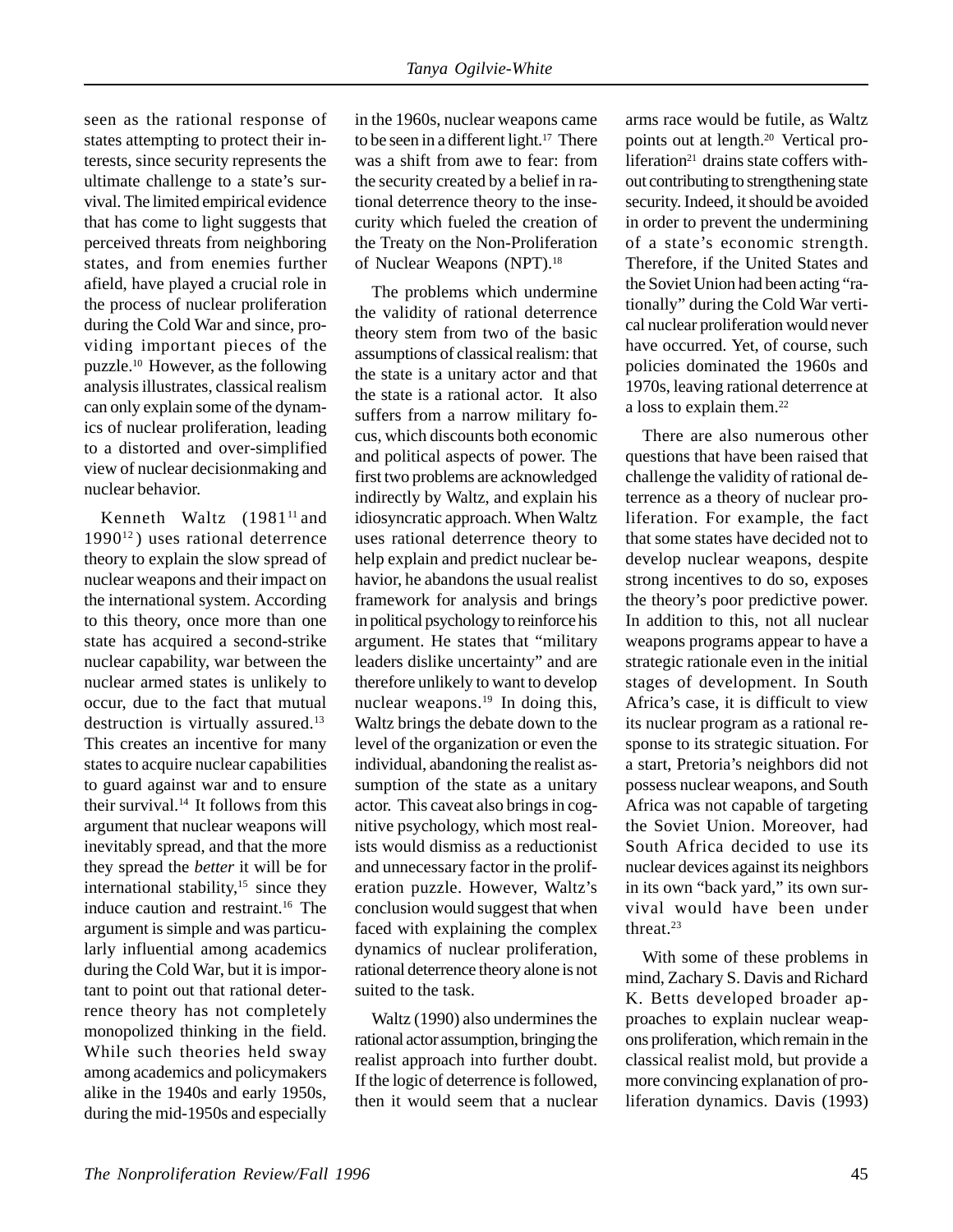claims that "Classical realism provides a complete explanation for the causes of nuclear proliferation and international responses to it—nonproliferation."24 While this is certainly an exaggeration, it does succeed in moving away from the narrow military focus of rational deterrence theory by disaggregating power into different types, including political and economic. He argues that states are driven to acquire nuclear weapons only if they feel that they will contribute in some way to their national security. In many cases, states will decide that their security will actually be threatened by the presence of nuclear weapons, and this is their incentive to cooperate with other states in the nonproliferation regime.25 Although this approach represents an important advance, because it helps explain why the gloomy predictions of the 1950s and 1960s were so inaccurate, it cannot provide a convincing explanation of why some states decide to acquire nuclear weapons *despite* the possibility that it might undermine their security,<sup>26</sup> and why other states have not cooperated with the nuclear nonproliferation regime despite powerful *incentives* to do so.<sup>27</sup> Many of the answers to these questions can be explained in terms of domestic politics and the influence of sub-state organizations, but Davis dismisses these factors as "secondary" to international incentives.

Betts (1993) appears to recognize the importance of domestic politics and the internal characteristics of the state indirectly.28 He accepts that there are different types of states within the international system and that they are likely to react differently to the nonproliferation regime. However, Betts's argument is based on an incomplete analysis of why

states take on different characteristics. He argues that the shoving and shaping forces of the anarchic international system cause some states to become stronger and others weaker, some to be internationally isolated, and others to become aggressive. In other words, states behavior is determined by international anarchy.29 Consequently, a state is likely to pursue nuclear weapons because it seeks international prestige, is isolated, or is threatened by a larger neighbor or an adversary.<sup>30</sup> Research shows that these are indeed important incentives to acquire nuclear weapons, but it also shows that there may be *domestic* reasons why a state wishes to acquire, abandon, or reject the nuclear option.<sup>31</sup> Betts has glossed over the issue that some states are isolated in the international system due to their domestic political systems. For example, in South Africa's case, international isolation occurred because of apartheid. The fact that South Africa was a pariah had more to do with its white minority government than it did with its position in the international system. Other notable examples of the domestic sources of international isolation include North Korea and Iraq.

The theory of so-called "neo-realism" has also been used to explain the dynamics of nuclear proliferation and has provided some controversial explanations of the phenomenon. It is based on the same assumptions as classical realism, buts adds an extra dimension to it: based on the idea that the structure of the international system (whether unipolar, bipolar, or multipolar) influences international politics and can explain international outcomes. Waltz (1979) originally developed the theory to explain why the world enjoyed such a long period of peace between the great powers

during the Cold War, concluding that the bipolar structure of the international system caused this peace. However, he made it clear at the time that the theory was developed to explain how states are *constrained* by the structure of the international system, and not to explain the more complex problem of how states would react to these constraints.<sup>32</sup> In other words, it was originally intended to explain systemic outcomes such as war and peace, and was too general to explain unit level outcomes, such as the decision to acquire nuclear weapons. He admits that both unit level and external factors would need to be taken into account to explain behavior of this kind, and that neorealism was not developed for this task. 33

However, recently, in his sections of the co-authored book *The Spread of Nuclear Weapons: A Debate* (1995), Waltz does make predictions about the spread of nuclear weapons using a combination of neo-realism and rational deterrence theory. Until the publication of this study, Waltz had not addressed the question of how polarity would affect nuclear proliferation, partly because bipolarity and nuclear weapons had emerged at about the same time, so it was virtually impossible to assess the impact of one on the other. There had never been a multipolar nuclear world, so there was no information on which to build an argument. All Waltz was able to suggest was that a bipolar nuclear world would be more stable than a multipolar conventional world. However, at the end of the Cold War, the change in polarity brought with it a renewed interest in the question of nuclear proliferation dynamics.34 The interaction between polarity and nuclear weapons became a key concern for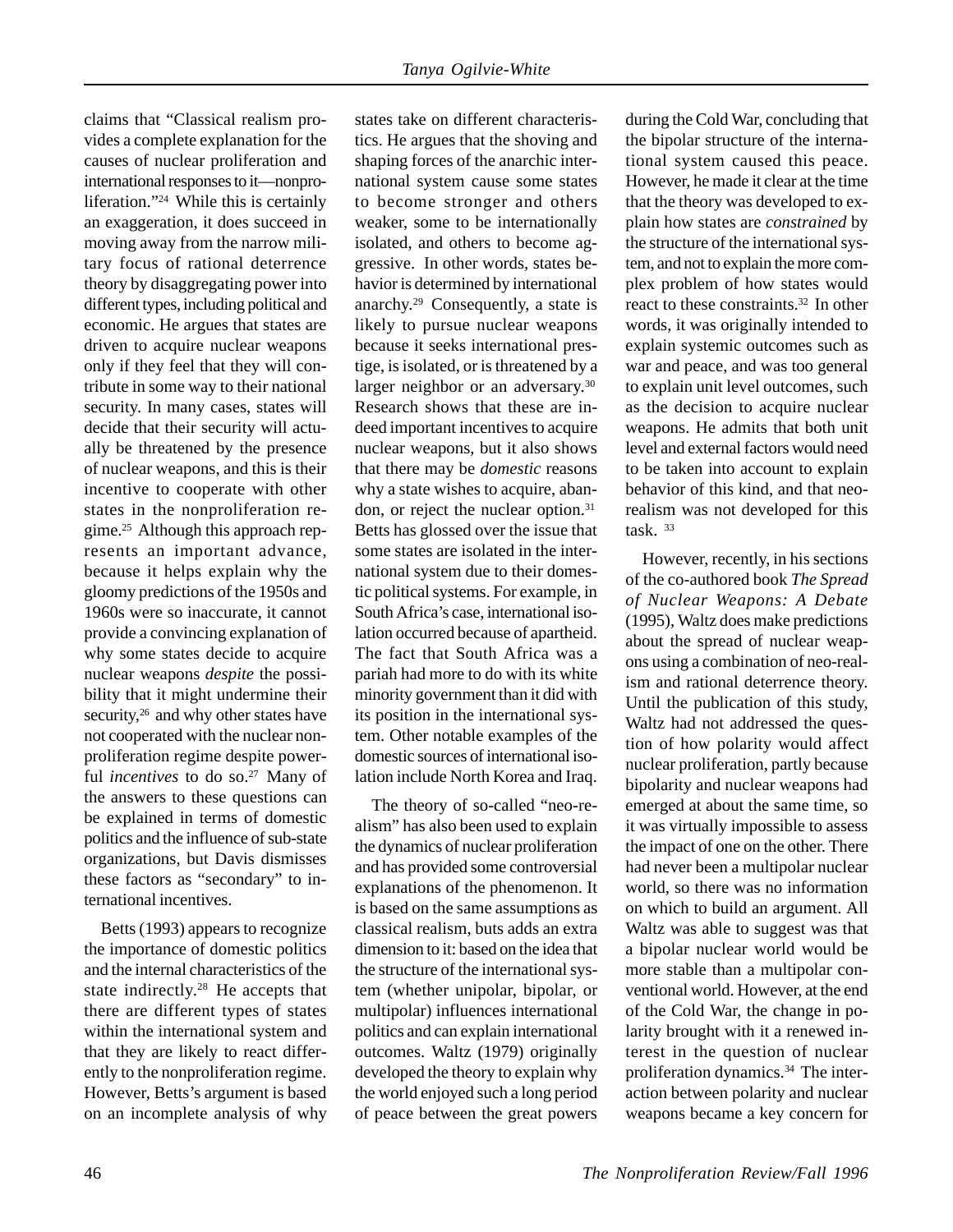neo-realists, and particularly for Waltz, who was tempted to tackle the question, despite his earlier reservations about the uses of neo-realism.

Although most of his 1995 arguments are based on rational deterrence theory, he also argues that since the end of the Cold War, the transition from a bipolar to a multipolar international system may cause the proliferation process to speed up.35 Waltz suggests that the disintegration of the Soviet Union is likely to weaken alliances established during the Cold War, and this in turn is likely to mean the removal of a nuclear umbrella for some states. He argues that the increased insecurity resulting from this situation is likely to drive some states to acquire nuclear weapons to make up for this loss. He uses the example of renewed tensions in Northeast Asia to back up this point, claiming that the shift away from bipolarity will cause the extended deterrent (provided during the Cold War by the United States) to wane, creating insecurity in the region that could lead to the formation of a proliferation chain.36,37 However, it is only fair to point out at this stage that, despite these loose predictions, Waltz has never claimed that neo-realism can provide a satisfactory explanation or prediction of nuclear proliferation. In response to authors who have criticized his recent work, he has revealed that he still believes that nuclear proliferation dynamics are far too complex for general theories of international relations to explain.38

Despite Waltz's reservations, some theorists do believe that neorealism provides a convincing explanation of nuclear proliferation dynamics. Benjamin Frankel believes that neo-realism is an "...explicit and

accessible...theory of nuclear weapons proliferation."39 He argues that the shift from bipolarity to multipolarity since the end of the Cold War is the most important incentive for intensified proliferation, as states attempt to ensure their survival after the removal or loosening of superpower "overlay."40 By focusing on structural considerations, Frankel attempts to avoid being drawn into the complexities of the proliferation puzzle, concentrating on developing an abstract theory without sifting through complex empirical research. In his 1993 article, Frankel admits that: "...in the absence of historical experience, the conclusion that multipolarity is conducive to intensified proliferation of nuclear weapons has to be logically deduced."41 In this sense, neo-realism provides the theorist with a distinct advantage, allowing him or her to side-step the problem of acquiring information about such a sensitive subject, but it also presents serious problems. The main one is that neo-realism's predictive power is frustratingly low, as the activities of nuclear threshold states and nuclear aspirants, during and after the Cold War reveal.

Mearsheimer's attempted explanation of Ukraine's nuclear diplomacy between 1991 and 1993 is a case in point. In his much-discussed article "Back to the Future: Instability in Europe After the Cold War," he argues that the transition from bipolarity to multipolarity will increase the possibility of war in Europe, and that the cause of peace would be forwarded if both Ukraine and Germany acquired nuclear forces as a deterrent against possible Russian aggression.42 He continued to stress the logic of this argument even in 1993, when the United States was trying to persuade Ukraine to transfer the nuclear weapons on its territory to Russia.<sup>43</sup> Arguing against U.S. policy, Mearsheimer asserted that Ukraine's nuclear diplomacy should be understood purely from a strategic perspective, and predicted that—due to Ukraine's insecurity and natural fear of Russian aggression— "Ukraine is likely to keep its nuclear weapons, regardless of what other states say and do."44The problem is that Ukraine *did* eventually agree to transfer its nuclear weapons to Russia in return for U.S. aid and security assurances, having signed the NPT in November 1994.<sup>45</sup> It has also survived the completion of this process without experiencing threats to its security.46

Barry Buzan, Charles Jones, and Richard Little (1993) have attempted to rectify some of the problems of traditional neo-realism by bringing the state back in. $47$  They began their work in response to Waltz's brand of neo-realism, which could not explain the dramatic system change that occurred with the disintegration of the Soviet Union.<sup>48</sup> This version of what they term "structural realism" argues that ultimately, unit level characteristics must be brought back into neo-realist theory to explain the shift from the bipolar structure of the international system during the Cold War to the multipolar structure of the post-Cold War world. As a result they have developed a more complex form of neo-realist theory that allows for functional differentiation among states, accepts that states do not necessarily imitate each other in their battle for survival, and shows the system to be more dynamic and more difficult to predict than traditional neo-realists had claimed.<sup>49,50</sup> However, although Buzan, Jones, and Little suggest that their version of neo-realism should shed some light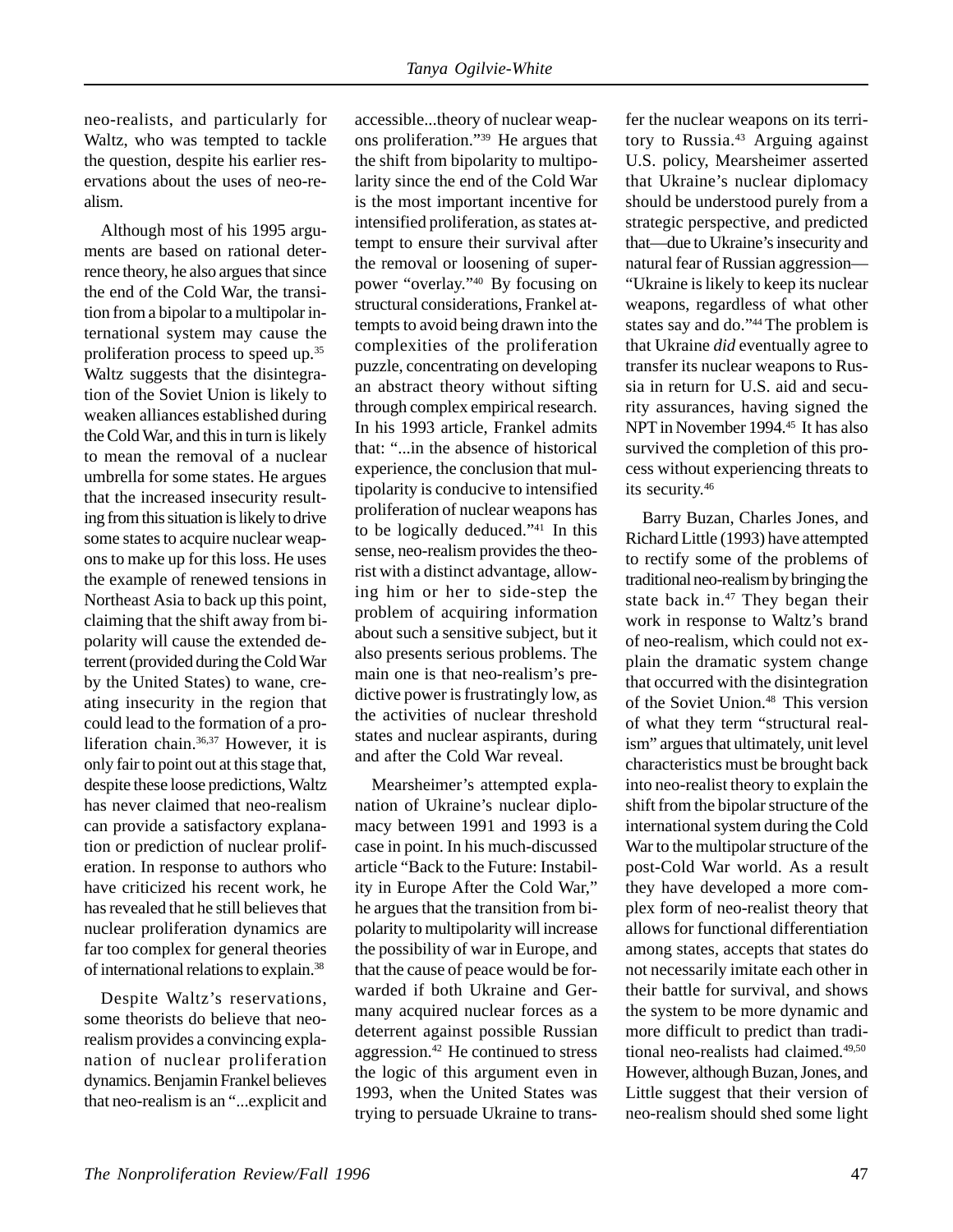on domestic and foreign policy decisions, they admit that their theory may still be too general and abstract for this purpose.<sup>51</sup>

Buzan, Jones, and Little do not touch on the question of nuclear proliferation, but it is interesting to see whether their theory would provide a different perspective from those of Waltz and Frankel. Ideally, their approach should allow more variables to be brought into the proliferation puzzle, based on the idea that all states face a double security dilemma involving the internal stability of the state and its survival in the competitive international system. Domestic concerns—such as political stability, social cohesion, economic strength, environmental well-being, and technological development—would perhaps be factored in with more traditional strategic concerns about the existence of adversaries, the reliability of alliances, and the distribution of power in the international system. All of these would need to be taken into account by any state confronted with the decision of whether or not to go nuclear. If it were possible to apply structural realism in this way to the question of what causes nuclear weapons to spread, it would present a better picture of the factors that influence nuclear decisionmakers than traditional neo-realism can. However, unfortunately, structural realism suffers from too many conceptual contradictions to be of much use. The problem is that the decision to acquire nuclear weapons is a domestic outcome—not a systemic one—and it is therefore incompatible with systemic realist theories.52

Classical realist and neo-realist approaches are too general and too simplistic to explain the complex dy-

namics of nuclear proliferation. Their explanatory and predictive powers are frustratingly low because they cannot explain what is, after all, a unit level outcome. The decision to acquire nuclear weapons is taken at the unit level, yet these theories leave out unit level characteristics in the interests of parsimony. These theories overlook the point that states have multiple goals, both domestic and international, and that these goals are interlinked. This is worrying from a policy perspective, because if policymakers accept the arguments of the realist school, as they have in the past, it leads to an unnecessarily narrow set of policy options. If nuclear proliferation is regarded purely as a security issue determined by external pressures, policy recommendations will tend to focus on external constraints such as arms control, security assurances, and confidence-building measures, overlooking other options, such as the diffusion of ideas, the provision of economic aid, and the possibility of designing custom nonproliferation packages for specific states. Moreover, if policymakers accept the apolitical, security perspective of the realist school, it will be even more difficult to devalue nuclear weapons and redirect national priorities. With this in mind, the fact that the nuclear weapon states continue to justify their own possession of nuclear weapons using rational deterrence theory, is particularly worrying.

# **DOMESTIC DETERMINANTS AND ORGANIZATIONAL THEORIES**

One of the most important books to delve into the domestic determinants of nuclear proliferation is

Mitchell Reiss's *Without the Bomb: The Politics of Nuclear Prolifera*tion (1988).<sup>53</sup> Although he does not address theoretical issues directly, Reiss provides a comprehensive "bottom-up" analysis of the dynamics of nuclear proliferation and presents some crucial insights into the proliferation process. Reiss sets out to try and explain why nuclear weapons have not spread as quickly as the technological determinists and classical realists predicted, concluding that these approaches underestimate the sources of nuclear restraint. He points out that domestic pressures, such as the cost of nuclear arms, the opposition of political elites, and environmental risks, combined with bilateral disincentives, international constraints, and the power of "world public opinion," convinced many states that it was not in their interests to develop an overt nuclear arsenal.54 Government leaders and military planners therefore started to believe that the advantages of nuclear weapons had been exaggerated and that they could not be considered as useful instruments for achieving policy objectives.

Reiss argues that a decision on whether or not to develop nuclear weapons, if it is to be explained, must be placed within the larger framework of a country's domestic and foreign policies. In the case of South Africa, he argues that the internal characteristics of the state drove Pretoria's nuclear diplomacy and that as "it was the maintenance of the distinctive Afrikaner *volk* that commanded not only the country's internal policies, but also dominated its external affairs."55 However, Reiss argues that motivations for and against nuclear weapons acquisition vary from one state to another, and that it is unwise to generalize about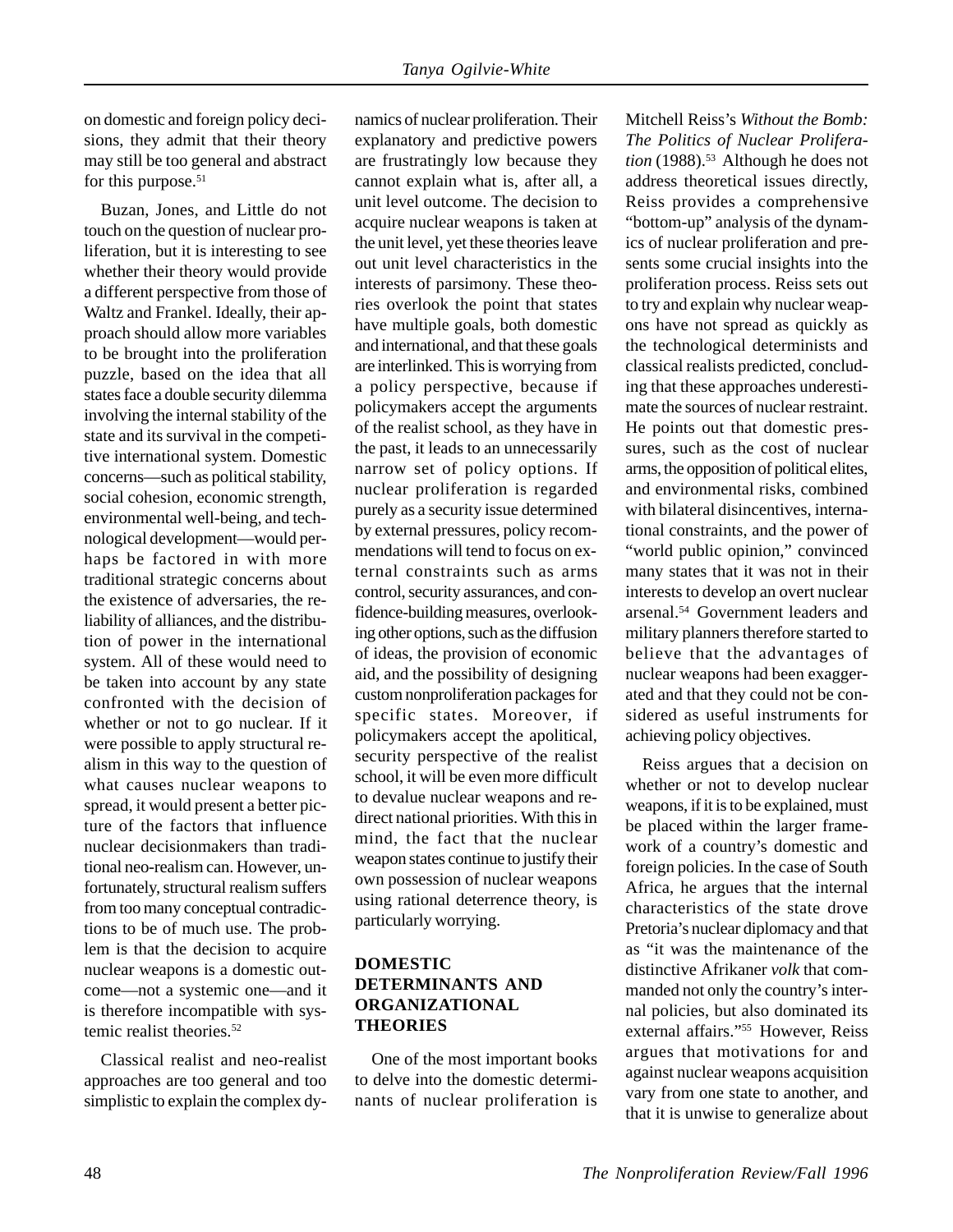proliferation dynamics. This has important policy implications, underlining the need for policymakers to try and understand the idiosyncrasies of all potential nuclear states in order to devise successful international nonproliferation strategies.56

Despite Reiss's reservations over the use of general theories to solve the proliferation puzzle, many scholars have attempted to develop theories that take domestic sources of nuclear proliferation into account, with some success. Building on classical realist assumptions, neo-liberal institutionalists argue that the internal characteristics of a state are likely to play a vital role in determining its attitude towards nuclear weapons and nonproliferation, reducing the dichotomy that neo-realists and classical realists draw between domestic and international politics. Etel Solingen (1994) examines those states that have felt the need to develop a "nuclear option," but not an overt nuclear arsenal.<sup>57</sup> She asserts that democratic states pursuing liberal economic policies may decide that it is not in their interests to develop an overt arsenal, due to their extensive reliance on the global economy and the international community. As a result, they decide to keep their options open. This approach represents an important advance on realist explanations of proliferation dynamics, because it acknowledges that states have multiple goals, and that these goals link foreign and domestic policies inextricably.

Glenn Chafetz (1993) provides a more wide-ranging application of neo-liberal institutionalist theory.58 He argues that the world is divided into "core" states and "periphery" states. According to Chafetz, the fact

that domestic political systems of the core states are dominated by liberal democracies leads them to develop shared norms and values, which is likely to result in international cooperation rather than arms racing.59 This is because the members of the core no longer regard each other as military threats, but rather as partners in a "pluralistic security community."60 The incentive for these states to acquire nuclear weapons is dramatically reduced, as they are more secure and able to achieve their national security interests through international cooperation rather than self-help. However, the states on the periphery have had little experience of liberal democracy and, as a result, have not developed these shared values. Such states are more likely to regard each other as military threats, and so respond by seeking to develop nuclear weapons.<sup>61</sup>

The recent nonproliferation decisions of South Africa and Ukraine can be explained, to a certain extent, using neo-liberal institutionalist theory. In South Africa's case, the transition from apartheid to democracy coincided with de Klerk's decision to dismantle Pretoria's nuclear weapons and terminate the program. It could be argued that this was motivated by a change in South Africa's goals, as its leaders attempted to join the core states in order to enjoy the benefits of international political and economic cooperation.62 A similar argument could be adopted to explain Ukraine's decision to abandon the nuclear weapons that it had inherited from the Soviet Union. It could be argued that uncertainty over whether Ukraine would be accepted as a member of the core and whether economic and political cooperation would be forthcoming delayed the final decision to remove the nuclear weapons from its territory. Following this logic, it could also be argued that once Ukraine had elected a new parliament headed by the centrist reformer Leonid Kuchma—and had begun an extensive program of liberal economic reform—it became clear that Ukraine did, in fact, share the liberal democratic values of the core states. This then led the United States to accept Ukraine as a member of the core, which, in turn, led Ukraine to sign the NPT in November 1994.<sup>63</sup> This analysis of the dynamics of nuclear proliferation has been so persuasive that it has led the United States to tie its nonproliferation efforts to its more general aim of supporting democracy and economic liberalism worldwide. However, it would be a mistake to base nonproliferation policy on the ideas of the neo-liberal institutionalists alone, because empirical evidence suggests that their theory can only explain part of the puzzle. In South Africa's case, it is possible that Pretoria's white leaders were motivated not only by the rational desire to improve their political and economic position, but also by the irrational belief that they would be under threat if the democratic government possessed a "black bomb." Neo-liberal institutionalist analysis also oversimplifies the situation in Ukraine, making its nuclear diplomacy between 1991 and 1994 appear much more rational and less confused than it was.64

It also follows from neo-liberal institutionalist theory that classical realism should be able to explain and predict proliferation dynamics on the periphery as long as these states continue to reject democratic forms of government, and that neo-liberal institutionalist theory ought to explain the core states' commitment to the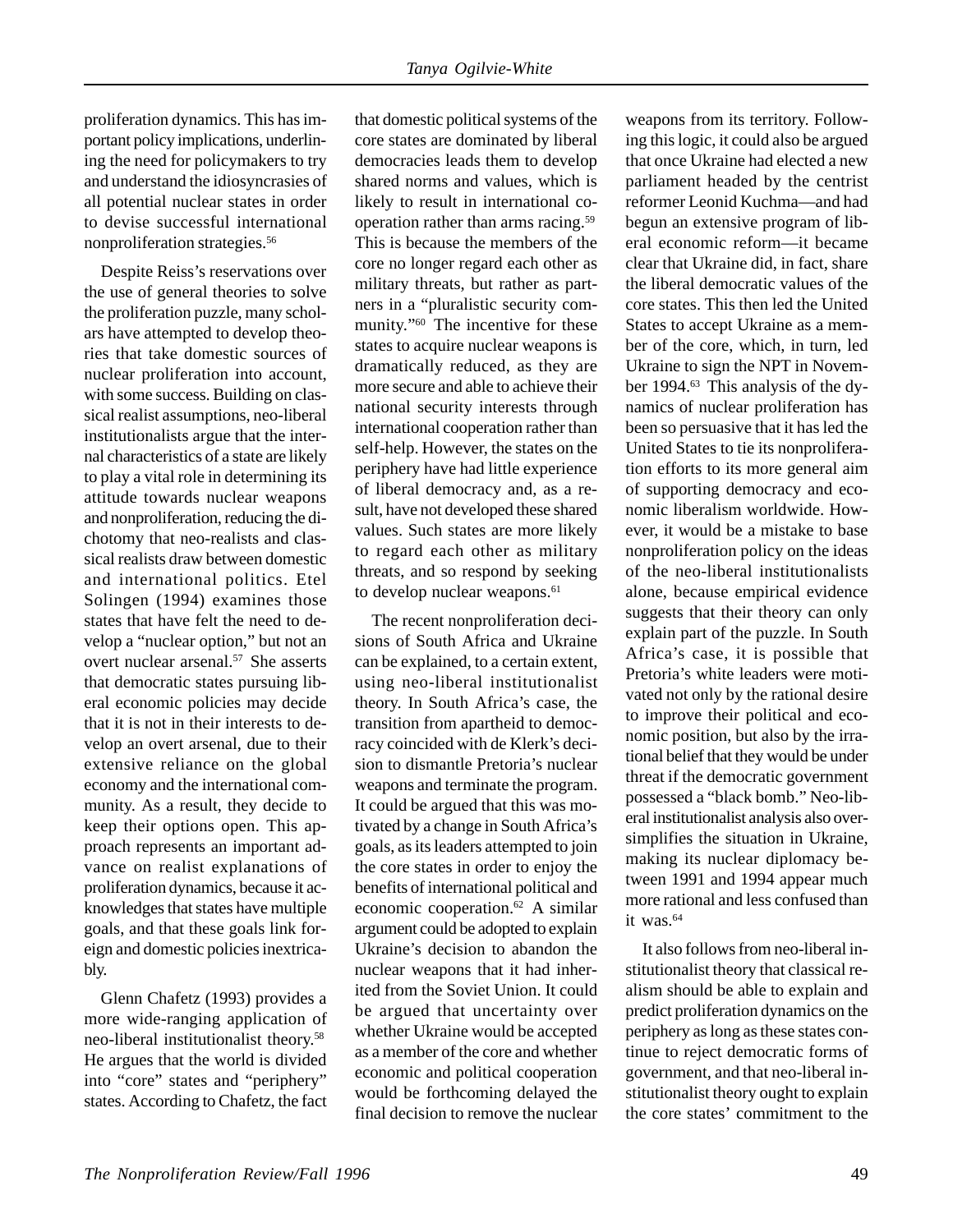nuclear nonproliferation regime. The flaw is that this does not stand up to empirical testing and, in addition, is guilty of ethnocentrism.65 If the periphery states do not share any common values, then it is difficult to explain the existence of the Non-Aligned Movement. Moreover, if the liberal democracies of the core states ensure cooperation on the nuclear issue, it is difficult to explain France's decision to go ahead with nuclear testing, despite international condemnation. In the case of North Korea, neo-liberal institutionalism also cannot also explain why Kim Jong-il agreed to freeze and eventually abandon North Korea's nuclear weapons program in 1995, as it appears that he has no intention of abandoning *juche* socialism.<sup>66</sup> Chafetz's approach can help to explain cooperation among certain democratic states to an extent, just as it can shed some light on how the internal political systems of other states can lead to isolation and insecurity and, therefore, might make those states more prone to proliferation. However, neoliberal institutionalism, in common with classical realism and neo-realism, leaves important variables related to state decisionmaking out of the picture, causing us to miss other pieces of the proliferation puzzle.

As Stephen M. Meyer (1984) points out: "...nuclear weapons do not generate spontaneously from stockpiles of fissile material." He adds that "the decision to 'go nuclear' is the crucial step in the nuclear proliferation process."67 Meyer accepts that motivations need to be identified and intentions analyzed, but argues that, ultimately, nuclear proliferation cannot be understood unless the process of decisionmaking is taken into account.68 He presents nuclear decisionmaking as a three-stage process, beginning with an explicit government decision to develop a latent capacity, followed by a decision to transform the latent capacity into an operational capability, followed by a decision to begin an operational nuclear weapons program.69 The second stage is referred to as the proliferation decision, and is therefore the pivotal point in the proliferation process. This stage occurs when strong motivational factors coincide with a latent capacity to build nuclear weapons, leading the state to believe that the acquisition of nuclear weapons will allow it to accomplish foreign, defense, and domestic policy objectives. However, Meyer points out that the time it takes to proceed from the second to the third stage can vary from one state to another, as domestic and international aids and restraints can either speed up or slow down the process. In addition to this, proliferation decisions can be reversed if this is considered to be in the interests of the state, since the balance between the motivational and dissuasive conditions—according to his model—can change over time.<sup>70</sup>

Meyer's approach is an important contribution to the proliferation puzzle, as it presents nuclear proliferation as a continuing process which is part of the broader picture of domestic politics. As a result, Meyer can explain why nuclear diplomacy is sometimes inconsistent, reflecting technological hurdles, the process of nuclear decisionmaking, and the need for most states to evaluate the advantages of developing a nuclear program from different perspectives.71 His focus on the decisionmaking process can also help explain the existence of "opaque" nuclear proliferation. A state may decide that it is not in its interests to develop an

overt nuclear weapons program, and so either remains fixed at a certain point between stages two and three, or fluctuates between them as internal and external conditions change.72 However, as with all the approaches discussed so far, Meyer continues to regard the state as a rational actor, and evidence suggests that states do not always behave rationally where nuclear weapons are concerned.73

The problem of how to explain state behavior that appears counterproductive or irrational led Graham Allison (1971) to develop a model that denies the unitary character of state policymaking and assumes that state actions are the consequence of rational but self-interested bargaining between intrastate state actors (his "Model III").<sup>74</sup> In other words, seemingly irrational behavior is explained by examining the bureaucratic political process of decisionmaking and the "parochial priorities and perceptions" of those involved.75 In this way, Allison attempts to reinforce the notion that there is a predictable relationship between interest and action in human affairs, by moving away from the assumption that the state is a unitary actor. Although this model is only applicable to foreign policy areas that are not politically salient ones,76 and therefore are more likely to be influenced by the self-interested pushing and pulling of bureaucratic politics (rather than the overriding views of the president or of groups of experts), it does make an important contribution to the proliferation debate. In moving away from the notion of the state as a unitary actor, the bureaucratic politics model opens up an important area of research that focuses attention on the individuals and organizations that are involved in nuclear decisionmaking.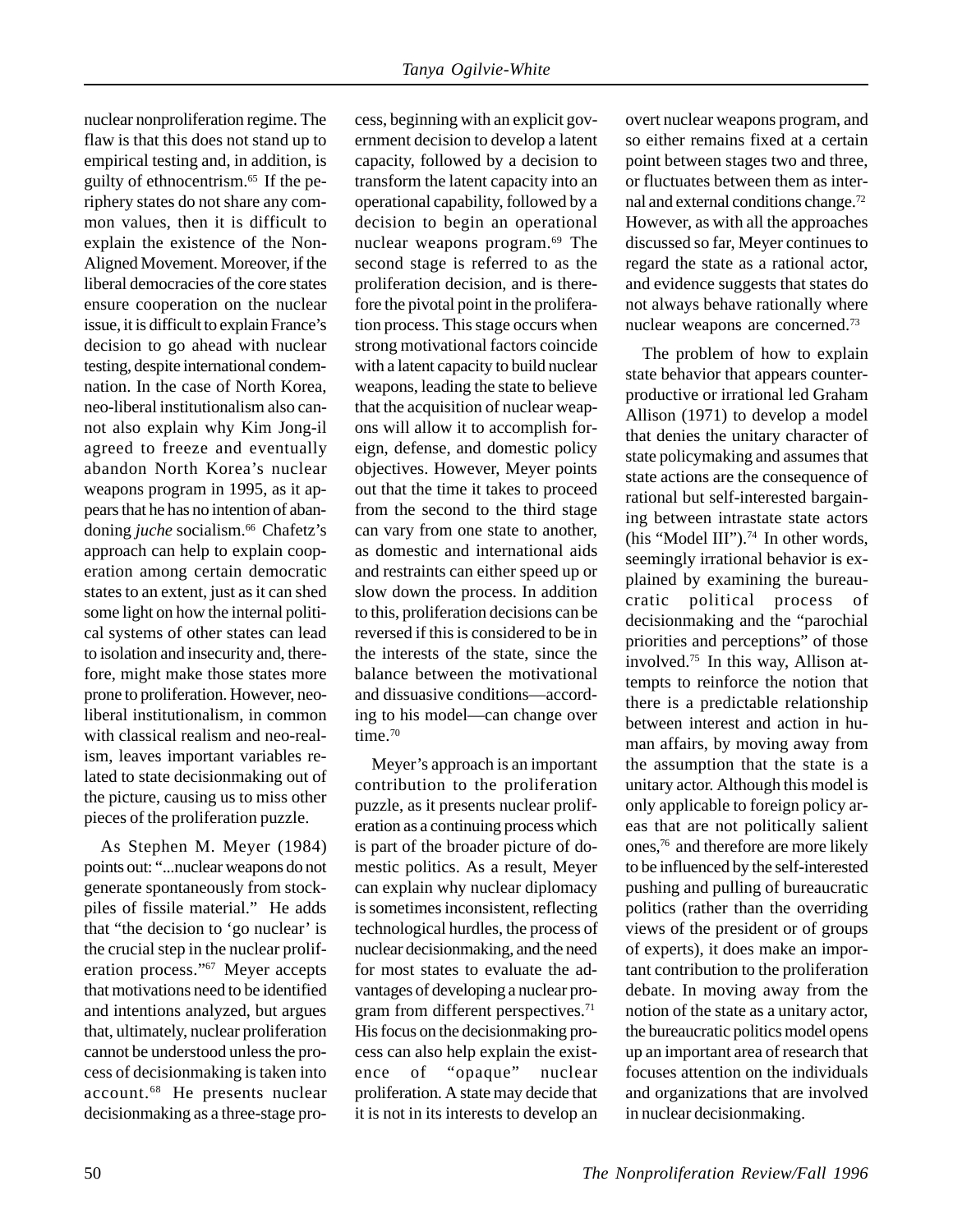Scott Sagan (1993, 1995) develops an approach which is based on many of the same assumptions as the bureaucratic politics model, but is more relevant to the politically salient issue of nuclear policy. Focusing on the role of organizations in the sphere of nuclear decisionmaking, Sagan's work is central to this debate about proliferation dynamics, as he has been one of the most ardent critics of Waltz and of rational deterrence theory. Like Waltz, Sagan's main concern has been to understand the impact of nuclear weapons on international peace and stability. But, unlike Waltz, Sagan reaches the conclusion that nuclear weapons are likely to destabilize the world and create catastrophic consequences. He uses organizational theory to challenge the central assumptions of classical realism and neo-realism: that states are unitary and rational actors that act in the interests of the state. As Sagan explains in *The Spread of Nuclear Weapons: A Debate,* government leaders intend to behave rationally, but are influenced by powerful domestic organizations whose decisions often conflict with the decisions taken by political leaders. This is because "they often become fixated on narrow operational measurements of goals and lose focus on their overall objectives."77 These general statements are based on earlier, more comprehensive research in which Sagan focuses specifically on the role that the U.S. military plays in controlling nuclear weapons. He shows how safety measures to prevent nuclear accidents have on occasion failed, and how these incidents have been covered up by military leaders wishing to promote the reputation of their command.78 As Sagan argues, this behavior can hardly be seen as pro-

moting the interests of the state and raises serious doubts about rational deterrence theory, whose central assumption is that a nuclear war cannot occur unless political leaders decide it is in the interests of the state.

Sagan deals specifically with the *consequences* of nuclear proliferation, and his approach certainly provides a convincing contribution to the nuclear *pessimists* camp. However, it is interesting to explore whether organizational theory can shed any light on the *causes* of nuclear proliferation. This approach would allow the influence of sub-state organizations to be taken into account, and, if expanded from Sagan's narrow focus on military organizations, could help explain the complex dynamics that affect nuclear decisionmaking. For example, in South Africa's case, it might help explain why inspectors from the International Atomic Energy Agency (IAEA) found evidence that research had been carried out into advanced delivery systems and thermonuclear weapons.79 This technology would not have been necessary if Pretoria's nuclear weapons were intended for use as political bargaining chips, as South Africa's political leaders have claimed. Organizational theory could help explain the existence of this advanced technology, by focusing on the role of the scientists within Armscor, who, it could be argued, took matters into their own hands due to organizational pressures and incentives to produce advanced weapon systems.80 In the case of North Korea, the seemingly irrational nuclear brinkmanship of Pyongyang's leaders over the last four years could also be explained using organizational theory. Scholars trying to explain North Korea's erratic nuclear diplomacy have high-

lighted the role played by a powerful group of conservatives (consisting of influential members of the army and the nuclear establishment) who influenced the country's nuclear policies. 81

Organizational theory helps explain proliferation dynamics because it shifts away from the rational actor assumption. But its explanatory power is limited for the following reasons. Firstly, in focusing on structural explanations of behavior—the power of social forces to determine outcomes, such as organizational culture in this case—the theory loses sight of the role that individuals have played in influencing nuclear decisionmaking.<sup>82</sup> This introduces an agent-structure problem. Put simply, organizational theory exaggerates the power of organizational culture by denying the role of individual beliefs in changing these cultures.<sup>83</sup> Second, although organizational theory is based on the assumption that organizations can influence policy, it cannot explain which organizations are likely to be most influential and why.<sup>84</sup> Thirdly, by concentrating narrowly on the power of organizational culture to influence decisionmaking, organizational theory leads to an unnecessarily deterministic and pessimistic outlook for nonproliferation attempts, because it overlooks the point that individuals and organizations can and do learn as a result of new information that challenges past assumptions and beliefs.

# **COGNITIVE AND PSYCHOLOGICAL APPROACHES**

Cognitive and psychological approaches to nuclear proliferation provide more pieces to the puzzle, helping to explain behavior that can-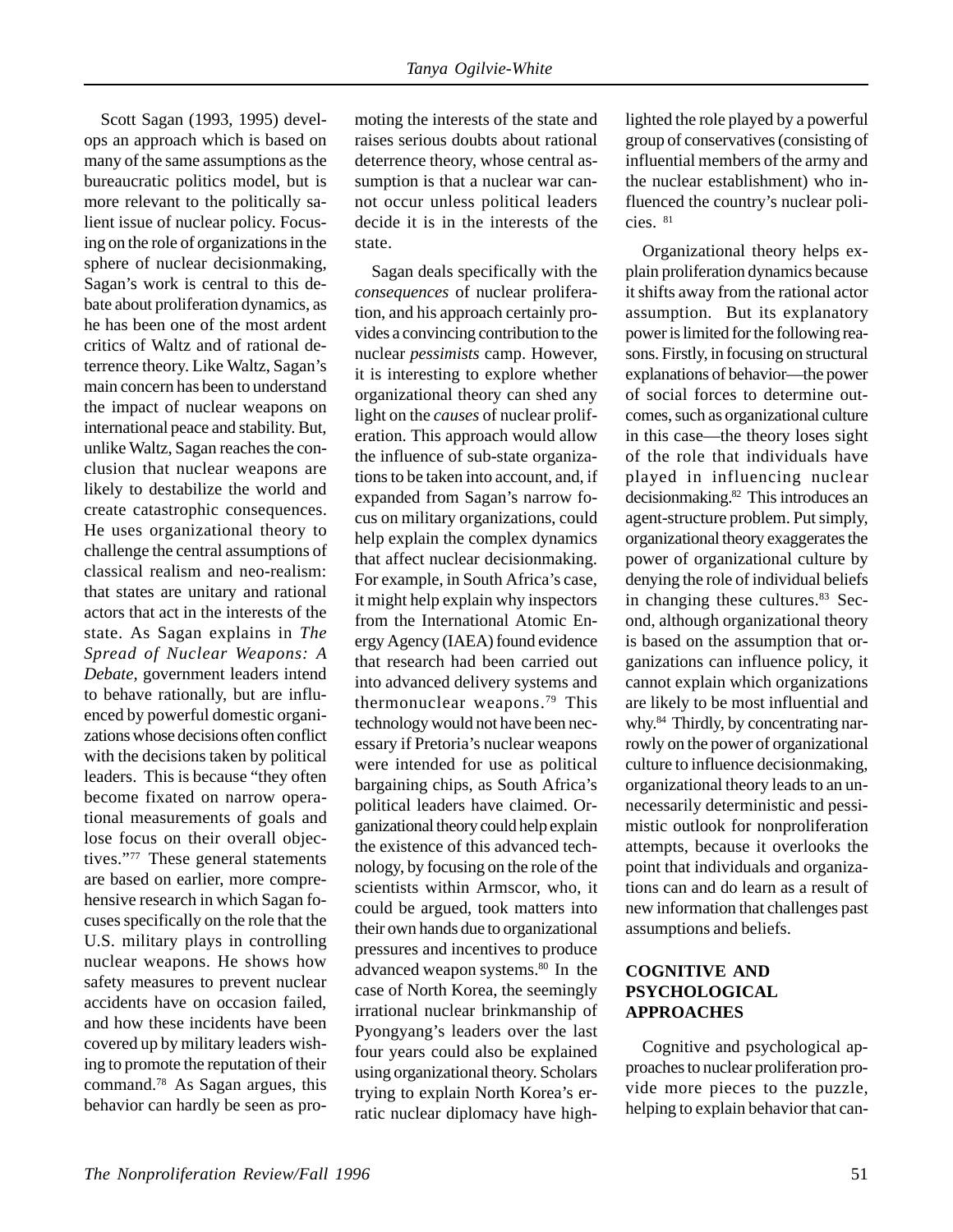not be explained by any of the approaches discussed so far. For example, Allison's bureaucratic politics model and Sagan's use of organizational theory cannot explain the seemingly irrational decisions made at the pinnacle of the government hierarchy by leaders and national elites who are relatively free from organizational constraints. The concept of "belief systems" has been applied to explain exactly this type of phenomenon.<sup>85</sup> The approach is based on the assumption that beliefs and actions are linked, and that foreign policy decisionmaking (and instances of irrationality) cannot be fully understood unless the beliefs of the decisionmakers are taken into account.86 For example, psychologists argue that irrational behavior often occurs during crisis situations, which increases the tendency of decisionmakers to apply simplified images of reality that are highly resistant to change. This simplification often ignores valid information contradicting their beliefs.87 Irrational foreign policy decisions are also taken because decisionmakers have a tendency to presume that others share their world view and because they are not always aware of the impacts that their decisions will have.<sup>88</sup> Moreover, because decisionmakers' understandings of the behavior of others is shaped by their own beliefs, they sometimes misinterpret the signals they receive from others, leading to unexpected behavior.89 In psychoanalytical terminology: "belief systems impose cognitive restraints on rationality...erecting barriers to the types of information that [decisionmakers] consider valuable."90

A common criticism of the belief systems approach is that it is most suited to explaining the actions of individuals, but that it is difficult to explain why groups adopt similar or identical beliefs about certain issues, even in the absence of objective information. Peter Lavoy (1993) addresses this question specifically in relation to nuclear proliferation, and develops what he calls the "myth maker" model as a solution.<sup>91</sup> Lavoy's main aim is to explain why nuclear weapons spread, despite the uncertainty surrounding them and despite their potentially disastrous consequences. He argues that this occurs because those national elites who want the state to develop nuclear weapons, emphasize the country's security problems and the political and military strength that nuclear weapons will provide, creating the nuclear myth.<sup>92</sup> The concept of the nuclear myth is important, because—due to the lack of objective information about the relationship between nuclear weapons and war—beliefs about nuclear weapons are based on "logic and faith" and therefore constitute myth rather than fact.<sup>93</sup>

The myth maker model is a useful one, and can help explain the role of influential elites in the nuclear proliferation process. As Lavoy points out, the role of the Indian Atomic Energy Commission, and particularly its chairman Homi Bhabha in creating the nuclear myth in India cannot be ignored.94 However, it is not without problems. Lavoy argues that the myth is likely to be perpetuated until well-placed and talented individuals challenge it and spread another myth—the myth of nuclear insecurity.95 He therefore hopes that his model can explain both nuclear proliferation and nonproliferation. The question is: should beliefs about the insecurity caused by nuclear weapons be defined as myths? As more

and more information about the negative effects of nuclear accidents becomes available and as the allegedly stabilizing effects of nuclear weapons are called into doubt, is it accurate or useful to refer to beliefs about nuclear weapons, whether positive or negative, as myths? Apart from anything else, if the belief that nuclear weapons cause insecurity is labelled a myth, this sends out worrying signals to nuclear aspirants. The salient point here is that the myth maker model does not take into account the impact of new information on proliferation dynamics, a point which will be discussed later.

The so-called "epistemic communities" approach to nuclear proliferation also focuses on the role of elite beliefs, but is based on the more specific assumption that cross-national groups of experts sharing common professional interests, technical knowledge, and assumptions about cause-and-effect relationships in the realm of international security can and do influence proliferation decisions. One of the advantages of this approach to understanding proliferation dynamics is that it moves away from the assumption that individuals or groups involved in nuclear decisionmaking are driven by national interests. This allows for a broader interpretation of the motivations for human action, opening up the possibility that beliefs can be based on trans-national scientific information and shared beliefs. Just as psychological approaches help explain how a belief in the value of nuclear weapons can lead to nuclear proliferation, the epistemic community literature helps explains how particular weapons or deployment strategies can be devalued by trans-national, technical experts upon whose advice policymakers rely.96 Emmanuel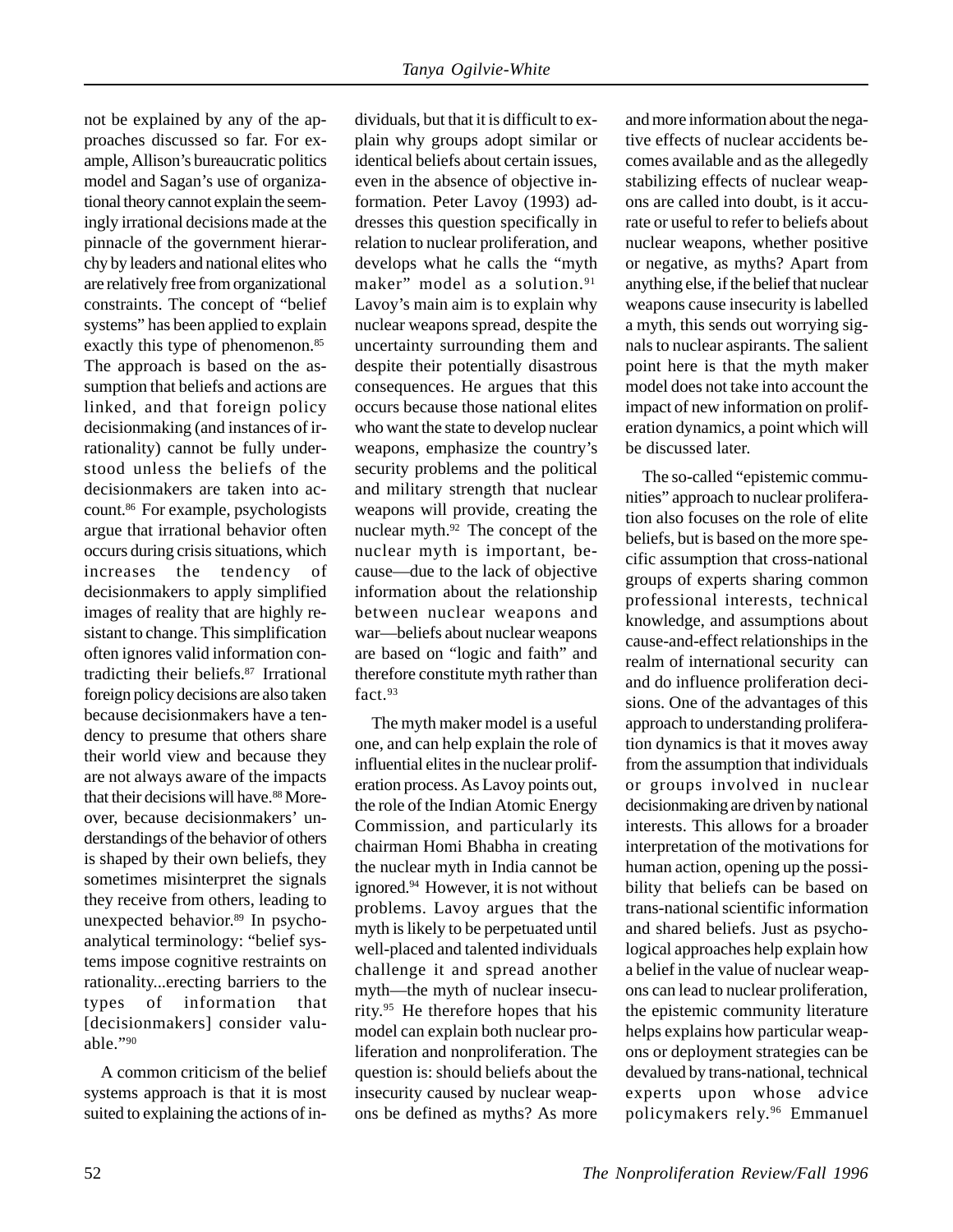Adler (1992) uses this approach to explain how, at the height of the Cold War, the shared strategic assumptions of the U.S. and Soviet arms control communities became embodied in the 1972 Anti-Ballistic Missile Treaty.<sup>97</sup>

The notion that groups of experts can influence nonproliferation decisions is persuasive, but it leads to the important question of how experts can change the beliefs of policymakers. In other words, what makes political leaders prepared to accept the ideas of one group of experts over another? Why were they willing to accept the concept of rational deterrence theory during the 1950s? Why is this concept no longer as convincing? Not all the answers to these questions are encouraging. For example, political leaders sometimes use the ideas of experts to justify or legitimate policies that they wish to pursue for political ends.<sup>98</sup> This can be seen in the case of the nuclear weapon states, who continue to justify their nuclear arsenals on the grounds of rational deterrence theory, but are prepared to accept the arguments of experts who doubt the logic of deterrence, when dealing with nuclear threshold states and nuclear aspirants. However, it is also possible that beliefs can change as a result of learning based on shared technical information, and this learning can lead to new policies.<sup>99</sup> Learning models could therefore help explain why political leaders are beginning to doubt the value of nuclear arsenals, based on new information highlighting the negative environmental, economic, and political effects of nuclear weapons. These models could certainly help explain Ukraine's current non-nuclear stance, which has been adopted despite the presumed nuclear threat from Russia.

Kiev's political leaders have frequently pointed out that Ukraine does not view security from a narrow selfhelp perspective and looks to international regimes to help restrain Russia and provide meaningful security guarantees. Such policies are supported by deep-rooted antinuclear feelings among the political elite and the Ukrainian people in general, which stem from Ukraine's experience with nuclear contamination, radiation sickness, and deaths following the Chernobyl disaster in 1986.<sup>100</sup>

Although psychological approaches show that belief change and learning can occur, which is cause for optimism, they also emphasize that states interested in preventing further nuclear proliferation should lead by example. With this in mind, it is possible that recent U.S. policy statements about its own national security strategy may have had damaging effects on the process of devaluing nuclear weapons.101 The United States and the other nuclear weapon states continue to promote the concept of nuclear deterrence where they consider their own interests to be at stake, but at the same time attempt to destroy the "nuclear myth" where other states are concerned. This stance is not only hypocritical but is also detrimental to nonproliferation efforts, as negotiations with India over the Comprehensive Test Ban Treaty have shown.102 The United States and the other nuclear weapon states have a responsibility to practice what they preach, and, at the very least, to make strenuous efforts to continue their rejection of the use of nuclear weapons against nonnuclear states (or to adopt China's unqualified no-first-use pledge. $103$ 

These are important insights into proliferation dynamics and policy

options, but psychological approaches also have their drawbacks. The main problem is that psychological factors are difficult to quantify, and can only provide limited explanations of nuclear dynamics. Psychological approaches can lead to greater understanding of belief systems and learning processes and their impact on nuclear decisionmaking, but they are too narrow and specific to explain the relationship between beliefs and other factors in the proliferation process.104 The crucial questions that still need to be addressed are: what causes actors to believe that something is true, and what is the relationship among beliefs, events, traditions, technology, and political processes? These are the areas where sociological approaches can be of some use, because not only do they disaggregate the state, they disaggregate decisionmaking. This allows the analyst to go beyond political leaders and elites in their search for proliferation causes and to focus on the influence of society as a whole.

## **HISTORICAL SOCIOLOGY AS AN ALTERNATIVE APPROACH**

In his groundbreaking work *Inventing Accuracy: A Historical Sociology of Nuclear Missile Guidance* (1990), Donald Mac-Kenzie argues that nuclear technology is part of the "ordinary world" of mundane social processes.105 He delves beneath the surface of missile technology, using history and sociology to explain the development of intercontinental ballistic missiles in the United States and the Soviet Union during the Cold War. He argues that missile accuracy was not the inevitable consequence of tech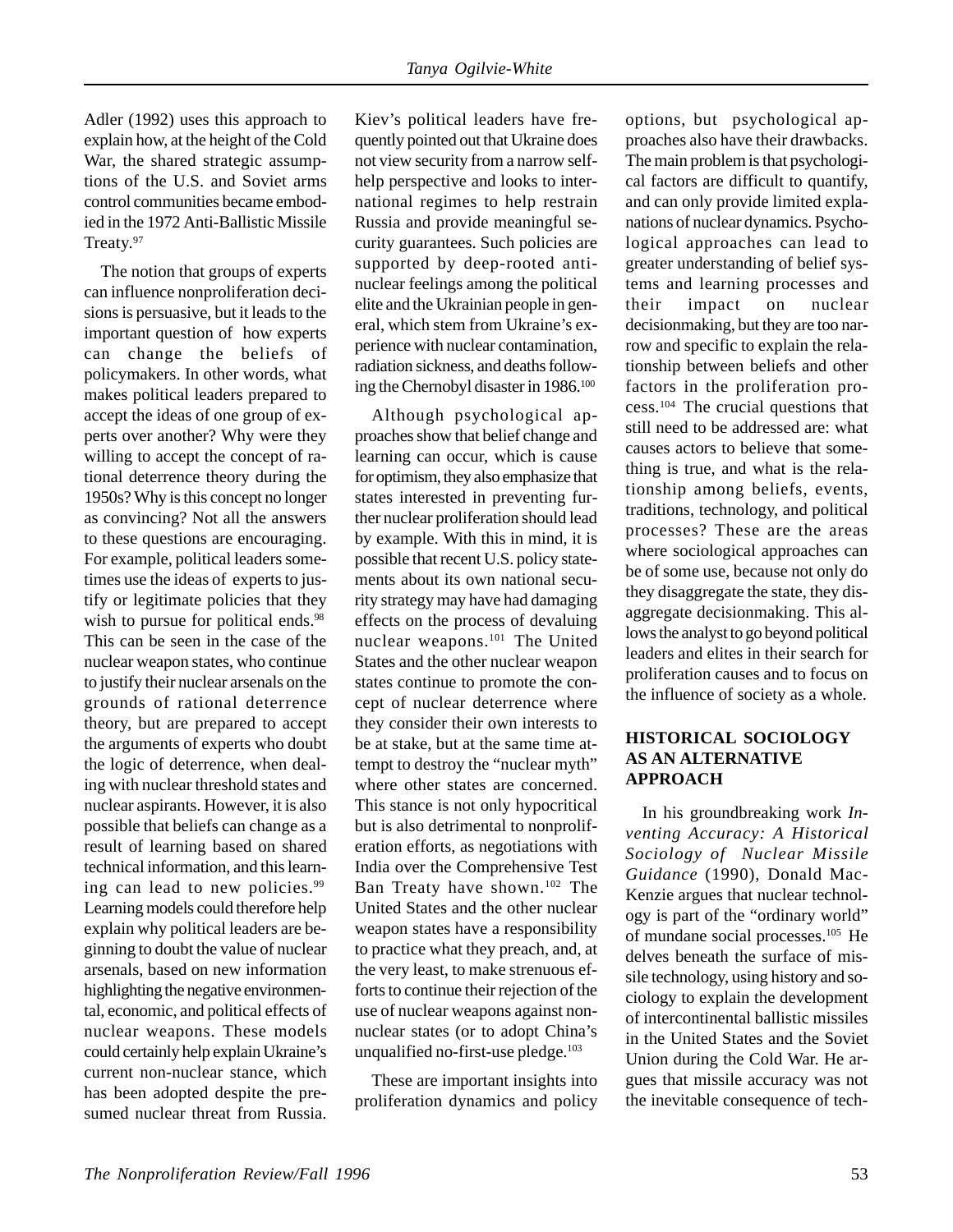nological change (or the desires of political leaders), but instead the product of "a complex process of conflict and collaboration between a range of social actors including ambitious, energetic technologists, laboratories and corporations and political and military leaders and the organizations they head."106 He shows how the activities and beliefs of these actors were shaped by events, how obstacles were overcome, and how greater missile accuracy was eventually achieved as a result of complex social processes stretching through decades.

There are many advantages to using a similar approach to explain nuclear proliferation. Firstly, research has shown that technological factors do matter in the proliferation process, as they can expand or restrict options and alter conceptions. Yet, most theories focus entirely on human actors, shifting technological factors to the sidelines. However, scholars using historical sociology can explain the role of technology in a social context, without adopting a deterministic approach. Secondly, historical sociology can be used to delve beyond interests, to examine how interests are shaped, who defines them and how they interact. This insight is important because it moves away from the political determinism associated with many structural and domestic politics approaches, which assume that nuclear weapons proliferate because political elites desire them. This focus allows cultural and psychological factors to be taken into account, and, in addition, leads to the conclusion that nuclear proliferation need not be explained only in terms of narrow rationality. Thirdly, by treating structures as social processes rather than as "givens," approaches based on historical sociology do not separate levels of analysis, thus overcoming the agentstructure problem.

Steven Flank (1993) shows how this approach presents a different understanding of the nuclear proliferation puzzle in his article "Exploding the Black Box: The Historical Sociology of Nuclear Proliferation."107 He uses social construction of technology (SCOT) theory to provide an historical sociology of nuclear proliferation, showing how an analysis of technological systems can provide some insight into nuclear development in India and South Africa. In the Indian case, Flank shows how alliances between different individuals, organizations, and corporations provided the driving force behind India's nuclear development. These alliances affected the direction of nuclear research as the scientists first allied with the government (from 1947 to 1962), then with agribusiness (during the 1950s to the early 1970s), and finally with the military (from the 1970s onwards).108 According to Flank, these alliances can help explain the nature of the Indian program, as it became more and more involved in military-security projects. In South Africa's case, Flank shows how a network of allies, inside and outside South Africa, provided the specific components needed for the construction of a workable weapon and how these alliances were affected by internal and external events. He also explains nonproliferation in South Africa from this perspective, arguing that nuclear weapons were abandoned when these alliance networks broke down.109

One of the main advantages of SCOT theory is that it takes into account many more of the factors that make up the complex proliferation process than traditional approaches do. As Flank (1994) argues, nuclear weapons:

do not spring into being in isolation from the rest of society. Our analyses and recommendations need to recognize instead how the process of proliferation is intimately connected to broader political and international issues.<sup>110</sup>

Although this represents an important step forward for those who hope to understand and explain the proliferation process, the main drawback of sociological approaches is that they involve so many dependent variables that it makes it difficult, if not impossible, to predict future proliferation. Nevertheless, it does have important policy implications. Firstly, it encourages policymakers to recognize that—in most countries nuclear weapons are not detached from the rest of politics, meaning that solutions for their control should be broadened in scope to target their social (not just security-induced) causes. In some cases, this could mean providing development assistance, in order to prevent the nuclear establishment from binding with the military. In others, this could mean helping to resolve ethnic conflict or tackle environmental problems. Secondly, it encourages policymakers to acquire as much information as possible about the technological, political, social, and cultural processes that are linked to nuclear proliferation in order to shift from the traditional narrow security focus to an interdisciplinary approach. Lastly, and on a more general level, the historical sociology of nuclear proliferation could encourage action and provide inspiration to many who have traditionally believed that nuclear proliferation is the *inevitable* consequence of in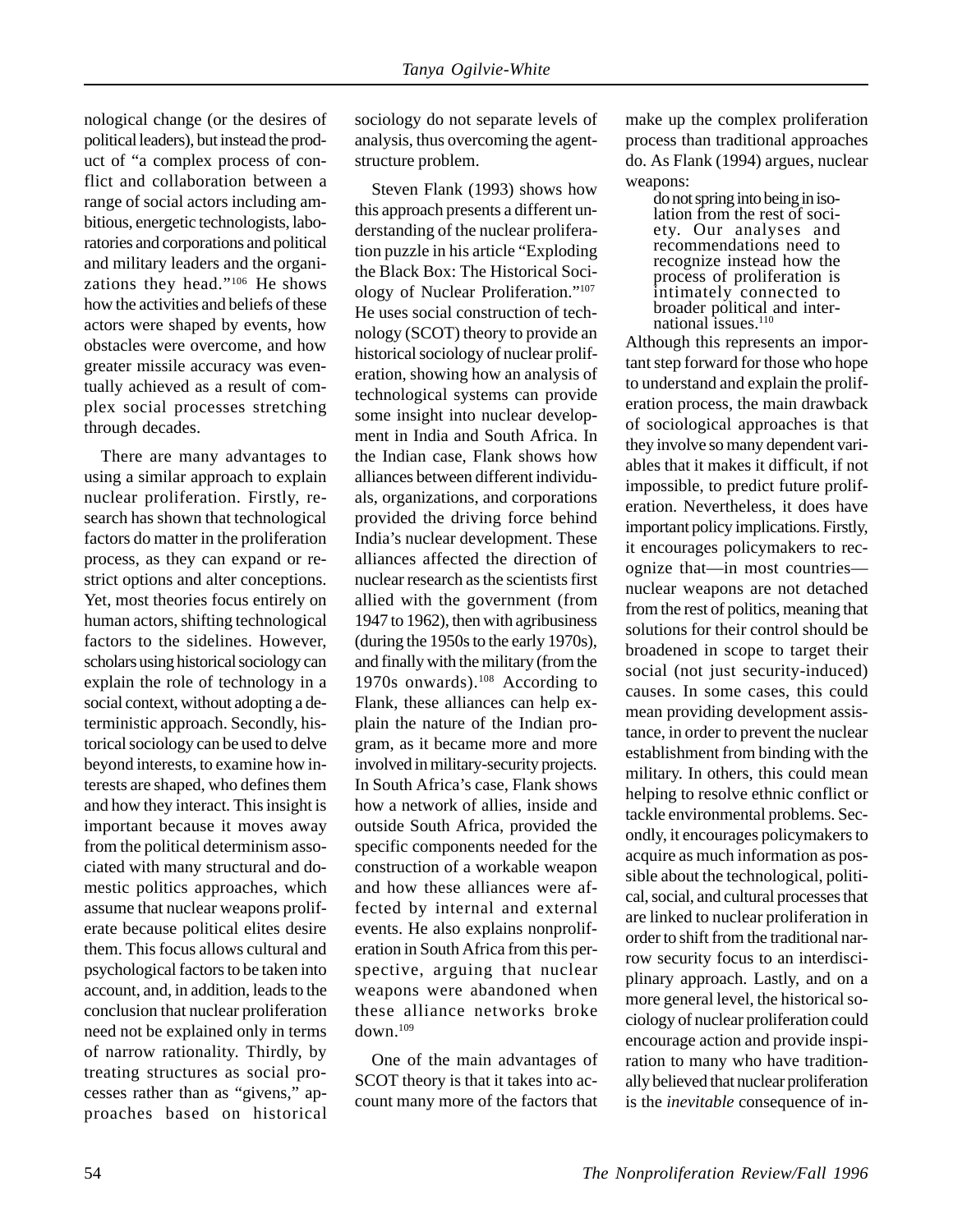security, because it shows that nuclear technology is socially constructed and therefore open to change.

#### **CONCLUSION**

This article has analyzed the contemporary debate over the dynamics of nuclear proliferation, exposing the areas where confusion has occurred due to the multi-faceted and complex nature of proliferation dynamics. It has also argued that the nuclear proliferation process itself must be viewed as the consequence of a combination of internal and external pressures and constraints, involving influential organizations, groups, and individuals, and their ideas, beliefs, and interests. When the complexities of this process are considered, it is not surprising to discover that none of the existing theories of nuclear proliferation provide a satisfactory explanation of proliferation dynamics, although many provide important pieces of the puzzle. *Figure 1* highlights this point, summarizing the strengths and weaknesses of the most significant theories and models discussed.

As shown below, new information has proved to be the worst enemy of deductive explanations of nuclear proliferation, raising serious questions about the validity of realist approaches, and opening up new areas for research within the "black box" of nuclear decisionmaking. New and imaginative conceptual routes are now being explored, as the interdisciplinary character of the recent psychological and sociological approaches have shown. While this is encouraging, these approaches remain underdeveloped, and questions remain unanswered as indicated in *Figure 2*.

The importance of finding answers to these questions cannot be overestimated. Recent U.S. nonproliferation policies have shown that policymakers in the United States have been prepared to break out of

| Theory or model                 | Strengths as a theory of nuclear<br>proliferation                                                                         | Weaknesses as a theory of<br>nuclear proliferation                                                                       |  |
|---------------------------------|---------------------------------------------------------------------------------------------------------------------------|--------------------------------------------------------------------------------------------------------------------------|--|
| <b>Classical realism</b>        | Explains role of security<br>considerations.                                                                              | Ignores domestic<br>determinants.                                                                                        |  |
| Neo-realism                     | Presents an elegant, logically deduced<br>explanation of nuclear proliferation,<br>but side-steps empirical difficulties. | Explains systemic outcomes<br>not unit level outcomes.<br>Predictions and explanations<br>are misleading and inaccurate. |  |
| Neo-liberal<br>institutionalism | Explains domestic determinants, such<br>as economic and political factors.                                                | Leaves decisionmaking out of<br>analysis.                                                                                |  |
| <b>Organizational theory</b>    | Analyzes implementation of decisions.<br>Explains role of organizations in<br>irrational behavior.                        | Underestimates impact of<br>individuals and new<br>information.                                                          |  |
| <b>Belief systems</b><br>theory | Focuses on role of individuals and<br>groups and explains irrational<br>decisions.                                        | Difficult to quantify. Cannot<br>explain causes of beliefs.                                                              |  |
| <b>Learning models</b>          | Explain impact of new information.                                                                                        | Cannot explain what lessons<br>are likely to be learned under<br>what circumstances.                                     |  |
| <b>SCOT theory</b>              | Explains role of technology. Places<br>nuclear proliferation in historical and<br>social contexts.                        | Very descriptive.                                                                                                        |  |

*Explanatory Powers/Limitations of Existing Proliferation Theories*

*Figure 1*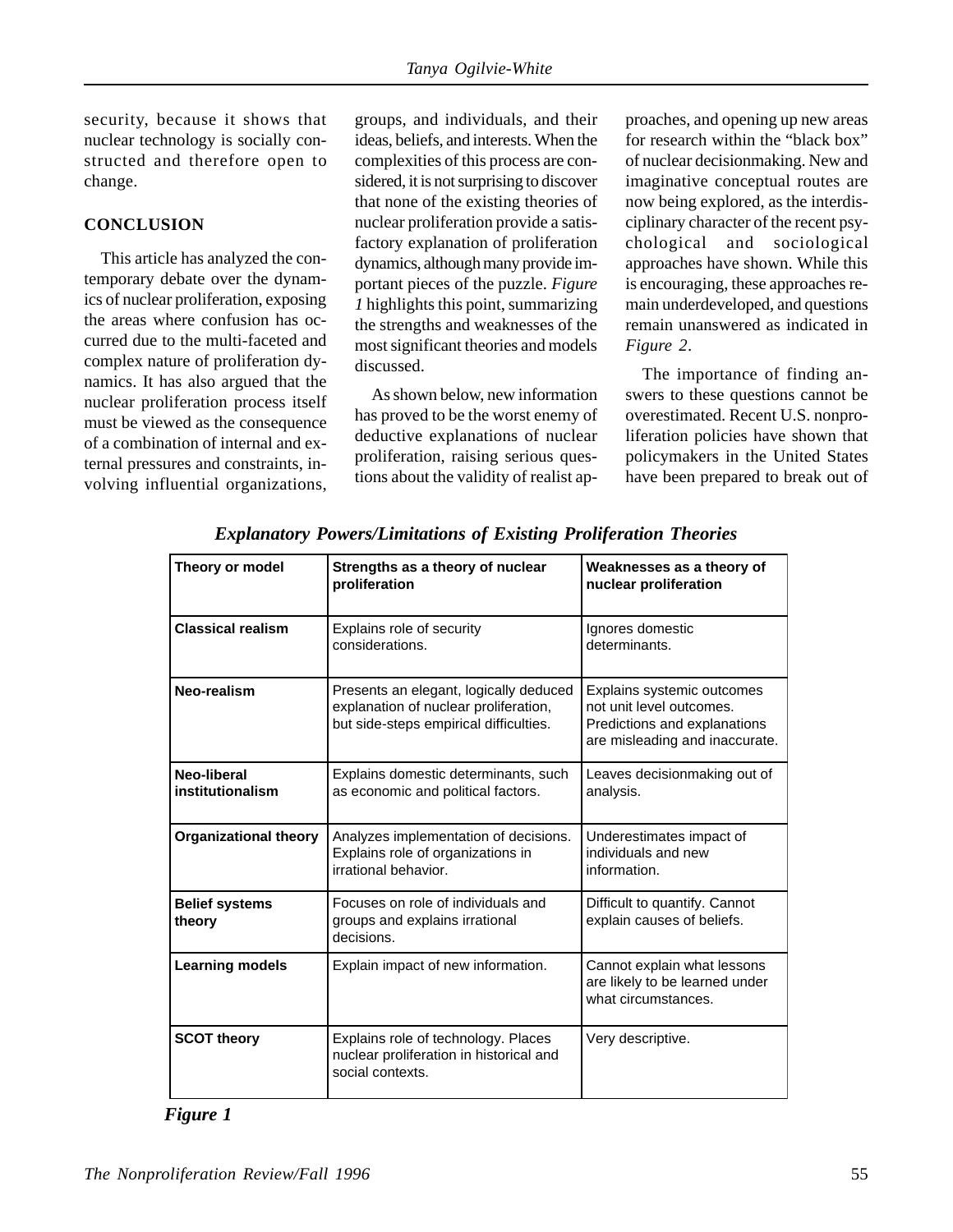| Questions about psychological factors                   | * How much behavior can belief systems theory explain?<br>* Why do belief systems change?<br>* How does new information affect proliferation dynamics?<br>* How can states be persuaded to adopt policies that are<br>contrary to their conceptions of self interest?                                                                                                                |
|---------------------------------------------------------|--------------------------------------------------------------------------------------------------------------------------------------------------------------------------------------------------------------------------------------------------------------------------------------------------------------------------------------------------------------------------------------|
| Questions about political and organizational<br>factors | * How do different domestic political structures and traditions<br>affect proliferation dynamics?<br>* How do bureaucratic compromises and group dynamics<br>affect nuclear diplomacy?<br>* What determines the nature of civil-military relations and<br>how does this affect nuclear proliferation?                                                                                |
| Questions about cultural and societal factors           | * How are nuclear interests formed, who defines them, and<br>how do they interact?<br>* What impact do cultural factors, such as religion, have on<br>proliferation dynamics?<br>* What effect does public opinion and "world opinion" have<br>on nuclear proliferation?<br>* Is there a relationship between social cohesion and nuclear<br>proliferation?                          |
| Questions about economic and environmental<br>factors   | * How do trade relations affect nuclear proliferation?<br>* What influence does the health of the domestic economy<br>have on nuclear decisionmaking?<br>* Are states that seek economic autarky more likely to<br>develop nuclear weapons?<br>* What is the relationship between aid and nuclear<br>diplomacy?<br>* How do environmental concerns affect nuclear<br>decisionmaking? |

#### *Questions Remaining in the Proliferation Puzzle*

#### *Figure 2*

the realist mold and to apply some of the lessons that experience and new conceptual routes to understanding nuclear proliferation have provided. For example, when dealing with threatening and seemingly irrational nuclear behavior in North Korea and Ukraine, U.S. policymakers accepted the argument that the provision of economic aid and development assistance would persuade these recalcitrant states to abandon their nuclear weapons programs. Thus, a new theory was put into practice, and, in both cases, it translated (to date) into successful nonproliferation policies. While it is encouraging that policymakers are prepared to expand their repertoire, other analysts have argued that the policy of rewarding nuclear threshold states and nuclear aspirants is a dangerous one and could lead to long-term problems of encouraging proliferation (or nearproliferation).111 This highlights the need for scholars to explore as many new conceptual routes as possible, in order to build on existing explanations of nuclear proliferation and to develop new policy options.

It also emphasizes the need for policymakers to broaden their understanding of proliferation dynamics still further. While their acceptance of neo-liberal institutionalism represents an advance on narrow strategic approaches to the problem, the complex domestic sources of nuclear proliferation require more attention. This article has shown how organizational, psychological, and sociological factors affect proliferation dynamics, revealing domestic causes that could illuminate alternative policy options, ranging from the diffusion of new information to the shifting of domestic alliances. With this in mind, it is vital that scholars tackle the proliferation puzzle with renewed vigor, in order to provide suitable advice for policymakers involved in nonproliferation efforts.

<sup>&</sup>lt;sup>1</sup> This phrase was coined by Zachary S. Davis and Benjamin Frankel, eds., *The Proliferation Puzzle: Why Nuclear Weapons Spread and What Results* (London: Frank Cass, 1993).

<sup>2</sup> The concept of levels of analysis is an abstract construct invented by theorists trying to understand and explain behavior. The levels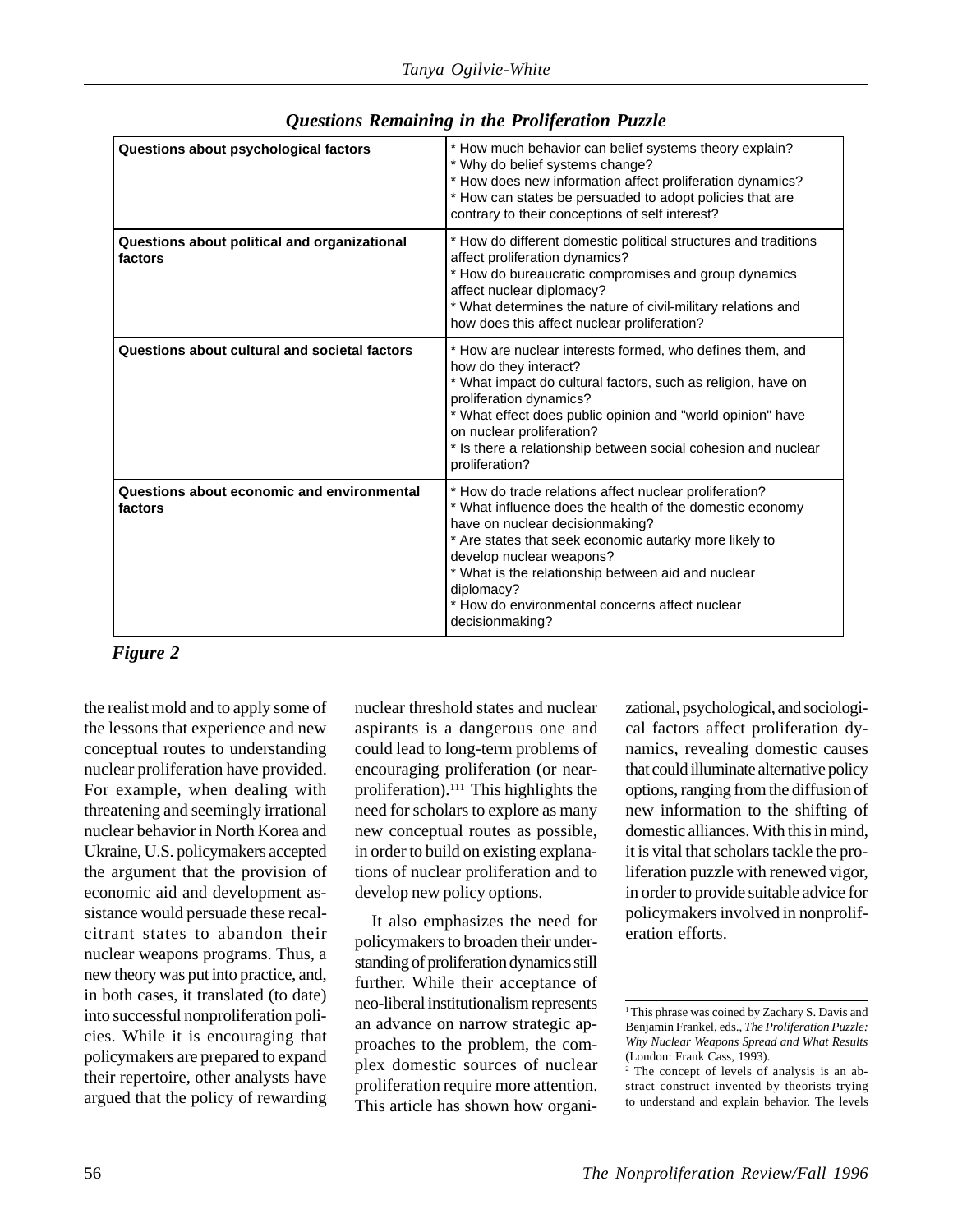of analysis represent the different levels of explanation: the individual level, the state level, and the international level. Few theories have provided explanations of behavior at all levels, and those that have, have tended to be ahistorical and apolitical, leading to distorted explanations of behavior.

3 Structural explanations of international relations often turn human agents into puppets whose behavior is determined by impersonal social forces, whereas explanations based on agency generally presuppose that human beings control events. The problem is that agents and structures are inextricably linked, but most social science theories cannot synthesize these two extreme positions. For an introduction to the agent-structure debate, see Barry Buzan, Charles Jones, and Richard Little, eds., *The Logic of Anarchy: Neo-realism to Structural Realism* (New York: Columbia University Press, 1993), pp. 102-114.

4 Research in the social sciences can be broadly divided into three main perspectives: positivism, interpretivism, and postmodernism. Positivists believe that truth is pre-existent and that it is the researchers task to discover it. Their aim is to use reason and gather evidence to arrive at objective truth. In this sense, knowledge is only valid if it is backed up with scientific evidence. In contrast, interpretivism is based on the idea that truth is socially constructed, and that knowledge is concerned with interpretation, meaning and illumination. Interpretivists believe that it is the researchers task to discover meaning within social interactions. Postmodernists believe that there are no secure foundations for knowledge, and that all knowledge claims are open to challenge. The goal of postmodernists is not to arrive at the truth, whether pre-existent or socially constructed, but to demonstrate the fallibility of all over arching theories, and to focus on what has previously been taken for granted, neglected, or regarded as insignificant. The problem with taking a positivist approach to explaining nuclear proliferation dynamics, is that information is scarce due to the nature of the subject, and it is therefore difficult, if not impossible, to use scientific methods to arrive at the "truth."

<sup>5</sup> Epistemology is concerned with the relationship between knowledge claims and how the truth is constructed: it looks at what distinguishes different kinds of knowledge claims and the criteria used to distinguish them. Ontology is about what exists, what is the nature of the world, what is reality. The two are related since claims about what exists in the world imply claims about how what exists may be known. The discussion in endnote number 4 shows how positivism, interpretivism, and postmodernism offer different approaches to ontology and epistemology.

6 Bradley A. Thayer, "Nuclear Weapons as a Faustian Bargain," *Security Studies* 5 (Autumn 1995), pp. 150-151.

7 Shai Feldman, "Is There A Proliferation De-

bate?" *Security Studies* 4 (Summer 1995), p. 790.

8 Various versions of the technological imperative were developed, including Charles W. Kegley's capabilities model, which is based on the assumption that states develop nuclear weapons when they possess the technological *and* the economic capability to do so. Kegley used his model to draw up a list of future proliferants, which includes, among others, Japan, Spain, Italy, and Australia, but omits Iraq, Iran, and North Korea on the basis that they could not meet the high economic and technological standards that he set to distinguish realistic nuclear aspirants from non realistic aspirants. In his self-critique he admits that his model is flawed because the motives, incentives and intentions of the state need to be taken into account, as well as psychological and cognitive variables, which are difficult to quantify. See Kegley, "International and Domestic Correlates of Nuclear Proliferation: A Comparative Analysis," *Korea and World Affairs* 4 (Spring 1980).

9 Most theories of international relations are based on the rational actor model, which presupposes that individuals, and by extension states, are driven by goals, and that they strive to be rational in their attempts to achieve these goals. It follows that it is possible for the social scientist to explain and predict the behavior of individuals/states once their goals have been identified.

10 The fact that the United States had developed nuclear weapons clearly provided the most important incentive for the Soviet Union to do the same. To use the example of India, China's nuclear test in 1964 led to calls for an Indian device, and played a fundamental role in persuading Prime Minister Lal Bahadur Shastri that India should at least research the benefits that a nuclear test might have for the country. In Ukraine's case, the nuclear threat from Russia after independence, played an important role in delaying President Leonid Kravchuk's decision to abandon nuclear weapons.

11 Kenneth N. Waltz, *The Spread of Nuclear Weapons: More May Be Better*, Adelphi Paper 171 (1981).

12 Kenneth N. Waltz, "Nuclear Myths and Political Realities," *American Political Science Review* 84 (Fall 1990).

<sup>13</sup>*Ibid.,* p. 734.

<sup>14</sup> Andrew Mack has used rational deterrence theory to explain North Korea's nuclear intentions and motivations from the 1970s to the 1990s. He argues that nuclear weapons provided Pyongyang with a "strategic equaliser" in the inter-Korean military competition, and provide a deterrent to the use of American nuclear weapons against the north in the face of deteriorating alliance relationships. See Andrew Mack, "North Korea and the Bomb," *Foreign Policy* 83 (Summer 1991), pp. 91-93. However, this analysis is open to question. Firstly, North Korea's nuclear capability ap-

pears to have been limited, and could not be described as a credible deterrent. Secondly, Kim Il-Sung himself admitted that it was illogical for North Korea to challenge the power of the United States. Lastly, if Pyongyang's nuclear behavior was being driven by strategic considerations, why was the framework agreement signed at a time when North Korea's strategic position had not improved? Rational deterrence theory cannot explain this. See Seong W. Cheon, "National Security and Stability in East Asia: The Korean Peninsula," PPNN Core Group Meeting Paper, Japan (November 1992), p. 39.

<sup>15</sup> In this context, stability is used to describe the absence of war.

16 Waltz (1990), p. 737.

<sup>17</sup> As Scott Sagan notes, leaders trying to justify the existence of existing nuclear weapons systems took a long time to recognize the truly devastating power of nuclear weapons. For more information about the changing perceptions of nuclear weapons, see Scott Sagan, *The Limits of Safety: Organizations, Accidents, and Nuclear Weapons* (Princeton, New Jersey: Princeton University Press, 1993), pp. 259- 260, and Robert Frank Futrell, *Ideas, Concepts, Doctrine: A History of Basic Thinking in the United States Air Force, 1907-1964* (Maxwell AFB, Ala.: Air University, 1971), p. 122. For an introduction to the debate on how perceptions of nuclear weapons have changed, see Gregg Herkin, *The Winning Weapons* (New York: Vintage, 1982), and Eric Herring, "The Decline of Nuclear Diplomacy" in Ken Booth, ed., *New Thinking About Strategy and International Security* (London: Harper Collins, 1991).

<sup>18</sup> Notice how policymakers in the nuclear weapons states justified their nuclear status using rational deterrence theory, but completely abandoned the concept of rational deterrence when justifying their attempts to prevent the further spread of nuclear weapons, as they became increasingly concerned about the possibility of irrational behavior and accidents if nuclear weapons got into the "wrong hands." Brahma Chellaney is particularly critical of this hypocritical and ethnocentric reasoning in his article "Naiveté and Hypocrisy: Why Anti-Proliferation Zealotry Does Not Make Sense," *Security Studies* 4 (Summer 1995), pp. 780-781.

19 Waltz also claims "the more unstable a government, the shorter the attention span of its leaders." See Scott D. Sagan and Kenneth N. Waltz, *The Spread of Nuclear Weapons: A Debate* (New York: W. W. Norton and Company, 1995), p. 9.

20 Waltz (1990), pp. 738-741.

21 Vertical nuclear proliferation refers to the accumulation of nuclear weapons within the nuclear weapon states (NWS), which occurred during the Cold War, as the United States, Soviet Union, Britain, France and China built up their stockpiles of nuclear weapons. Horizontal proliferation refers to the spread of nuclear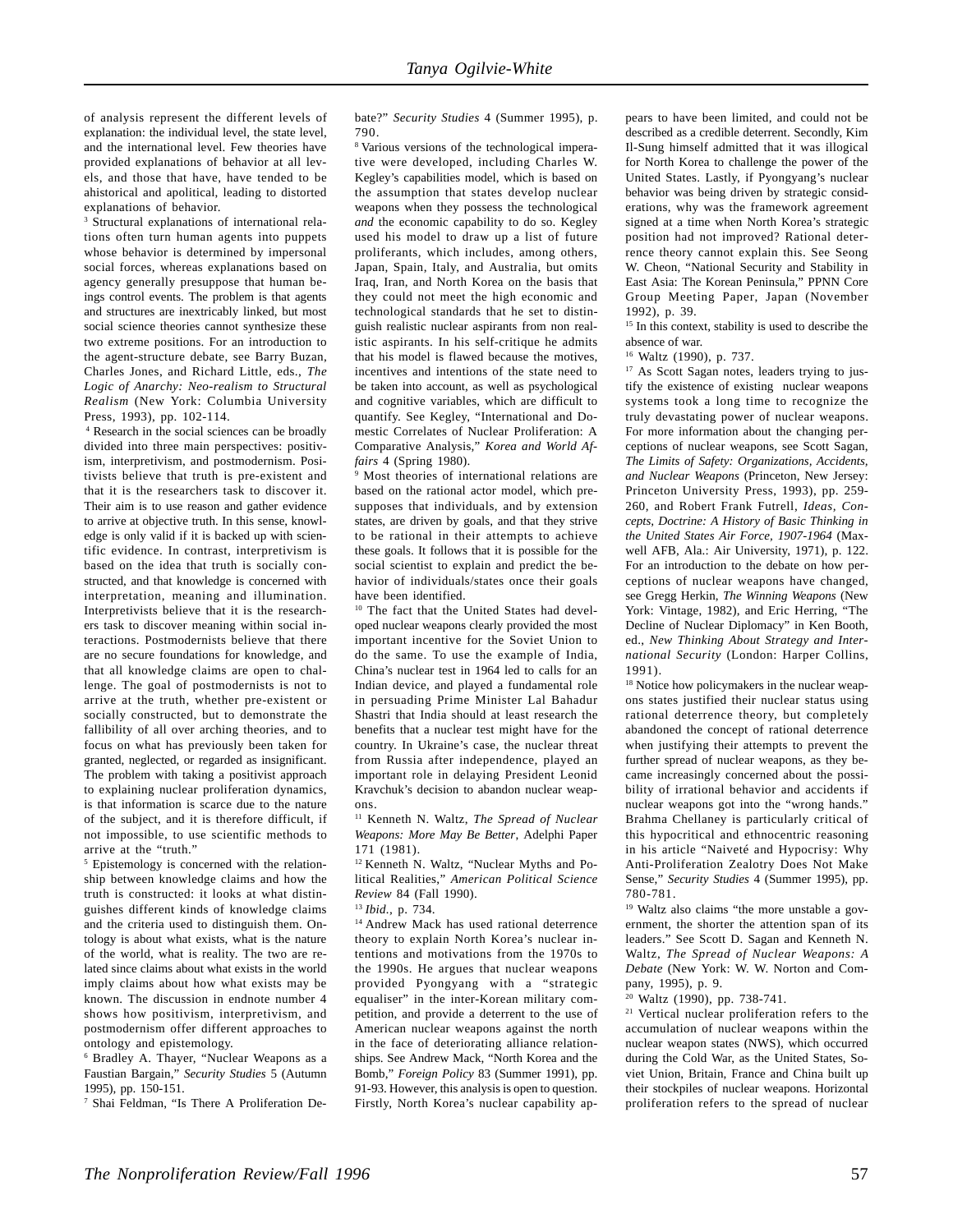weapons to non-nuclear weapon states (NNWS). The existence of the former was stressed particularly by policy makers and academics in India during negotiations over the NPT, who were keen to point out the discriminatory nature of the Treaty, which the NWS were "forcing" on the NNWS.

22 This has been pointed out on many occasions, most recently and almost gleefully by Peter D. Feaver in "Optimists, Pessimists, and Theories of Nuclear Proliferation Management," *Security Studies* 4 (Summer 1995), p. 755-756.

23 See C. Raja Mohan, "Atomic Teeth To Apartheid: South Africa and Nuclear Weapons," *Institute for Defense Studies and Analysis* 12 (January-March 1980), and D. Venter, "South Africa and the International Controversy Surrounding its Nuclear Capability," *Politikon* 5 (Spring 1978).

24 Zachary S. Davis, "The Realist Nuclear Regime," *Security Studies* 2 (Spring/Summer 1993), p. 79.

25 Davis's approach could provide a more convincing explanation of why South Africa developed its nuclear weapons program in the 1970s and 1980s than if he used rational deterrence theory. South Africa's nuclear weapons program lacked a strategic rationale, and appears to have been driven by political rather than military considerations. Rather than functioning as a conventional deterrent, Davis could argue that Pretoria's leaders intended to use its nuclear weapons as a diplomatic bomb, to obtain concessions and assistance from the United States. Moreover, he could assert that once it became clear that this "diplomatic bomb" was having a detrimental effect on South Africa's diplomatic relations and economy, nuclear weapons were abandoned. This is the official explanation provided by South Africa's leaders, who argue that the diplomatic bomb was developed in response to South Africa's deteriorating security situation in 1974, when it was believed that Communist involvement in Angola would threaten Pretoria. However, it does over simplify the situation, justifying and rationalizing South Africa's nuclear activities, ignoring complex internal dynamics that were driving South Africa's nuclear behavior.

26 North Korea began a nuclear weapons program in the 1970s despite the strong possibility that this might jeopardize its survival. Ukraine also played a game of nuclear brinkmanship in the early 1990s, which is impossible to explain if only external factors are taken into account.

 $27$  India continues to refuse to sign the NPT, despite strong pressure to do so. External factors, such as the nuclear threat from Pakistan, certainly play a part in this, but India's long held belief that the NPT is discriminatory, and India's determination to be treated as an equal, also play a role in its refusal to sign.

28 Richard K. Betts, "Paranoids, Pygmies, Pariahs and Non-proliferation Revisited," *Security Studies* 2 (Spring/Summer 1993).

29 Following criticism from proliferation pes-

simists, Waltz has made it clear recently that different types of state are likely to behave differently once they possess nuclear weapons. In line with Betts, Waltz argues that "pariah" states such as Libya and Iraq should be prevented from acquiring nuclear capabilities. See Kenneth N. Waltz, "A Reply," *Security Studies* 4 (Summer 1995), p. 804. This in inconsistent with his argument in *The Spread of Nuclear Weapons: A Debate.*

30 Betts, pp. 107-109.

31 Indira Gandhi's initial decision to go ahead with a peaceful nuclear explosion (PNE) in 1971, appears to have been influenced by concerns about India's deteriorating strategic position. However, by the time the test was carried out in 1974, India's international relations had improved considerably. The fact that India experienced serious domestic unrest between 1971 and 1974 could shed some light on the Prime Minister's decision to go ahead with the test anyway, in an attempt to improve domestic morale and divert attention from the internal economic and political problems that were plaguing the government. See Shyam Bhatia, *India's Nuclear Bomb* (Ghazibad: Vikas Publishing House, 1979). <sup>32</sup> Waltz states that structural theory will not show how "systems determine the *behavior* and interaction of their units" but only how "the structure of the system affects the interacting units and how they in turn affect the structure" (emphasis added). Later on he explains that the structure of the system only partly explains behavior and outcomes. Kenneth N. Waltz, *Theory of International Politics* (Reading, MA: Addison-Wesley, 1979), p. 40 and 73.

33 Waltz admits that "structures condition behaviors and outcomes, yet explanations of behaviors and outcomes are indeterminate because both unit-level and structural causes are in play." See Robert O. Keohane, ed., *Neo-Realism and Its Critics* (New York: Columbia University Press, 1986), p. 343.

<sup>34</sup> The concept of polarity has been the subject of great debate in the field of international relations since the 1960s. However, the end of the Cold War has given the debate new life. The main questions that have been addressed are: How should polarity be defined? What is the relationship between polarity and stability? Should the structure of the international system be described as unipolar or multipolar? See John J. Mearsheimer, "Back to the Future: Instability in Europe After the Cold War," *International Security* 15 (Summer 1990), pp. 5-56; Kenneth M. Waltz, "The Emerging Structure of International Politics," paper presented at the annual meeting of the American Political Science Association, San Francisco, August 30-September 2, 1990; Richard Ned Lebow, "The Long Peace, the End of the Cold War, and the Failure of Realism," *International Organization* 48 (Spring 1994), pp. 249-279; R. Harrison, "What Was Bipolarity?*" International Organization* 47 (Winter 1993), pp. 77-107.

<sup>35</sup> Steve Weber also links the proliferation issue

and the nuclear issue directly, attempting to develop a modified form of neo-realism in order to explain the absence of war between the great powers during the Cold War, and since. He argues that the presence of nuclear weapons in the international system is bringing about a slow structural change, from the anarchic ordering principle of the conventional world, to a more hierarchic structure, in which nuclear weapon states, acting as "joint custodians" of the international system, take on the role of the overarching power which acts as a structural constraint, reducing the incentives to go to war. However, Weber focuses on explaining international outcomes (the absence of war), and does not get involved in the more complex debate about the dynamics of nuclear proliferation, as Waltz does. See Steve Weber, "Realism, Detente, and Nuclear Weapons," *International Organization* 44 (Winter 1990). Daniel Deudney takes Weber's approach even further, arguing that nuclear weapons have eclipsed the role of the state in the international system. See Daniel Deudney, "Dividing Realism: Structural Realism Versus Security Materialism in Nuclear Security and Proliferation," *Security Studies* 2 (Spring/Summer 1993).

36 Sagan and Waltz, p. 41.

<sup>37</sup> The concept of the proliferation chain was developed by Lewis A. Dunn and William H. Overholt. According to their model, proliferation occurs in the first link in the chain when constraints (such as domestic opposition, cost and technological barriers) are relaxed and underlying pressures ( such as prestige considerations and security calculations) coincide with triggering events (such as foreign or domestic crises, nuclearization of another country or reduction of alliance credibility). Once proliferation has occurred in the first link, other links soon emerge and a chain begins to form as adversaries feel insecure and acquire nuclear weapons in an attempt to overcome the nuclear threat. Eventually a proliferation turning point is reached, when the proliferation chain gathers a momentum of its own, and will spiral out of control unless an "anti-proliferation crackdown" is imposed by the international community. Using this model, Dunn and Overholt predicted that an Indian chain would emerge, and would eventually include: Pakistan, Iran, Iraq, Syria, Israel, Saudi Arabia, Egypt, Libya, Argentina, and Brazil, by 1995. See Dunn and Overholt, "The Next Phase in Nuclear Proliferation Research," *Orbis* 20 (Summer 1976).

38 Waltz (1995), p. 803.

39 Benjamin Frankel, "The Brooding Shadow: Systemic Incentives and Nuclear Weapons Proliferation," *Security Studies* 2 (Spring/Summer 1993), p. 37.

<sup>40</sup> *Ibid.,* pp. 37-38.

<sup>41</sup> *Ibid.,* p. 40.

42 Mearsheimer (1990), pp. 38-39.

43 John J. Mearsheimer, "The Case for a Ukrainian Nuclear Deterrent," *Foreign Affairs* 72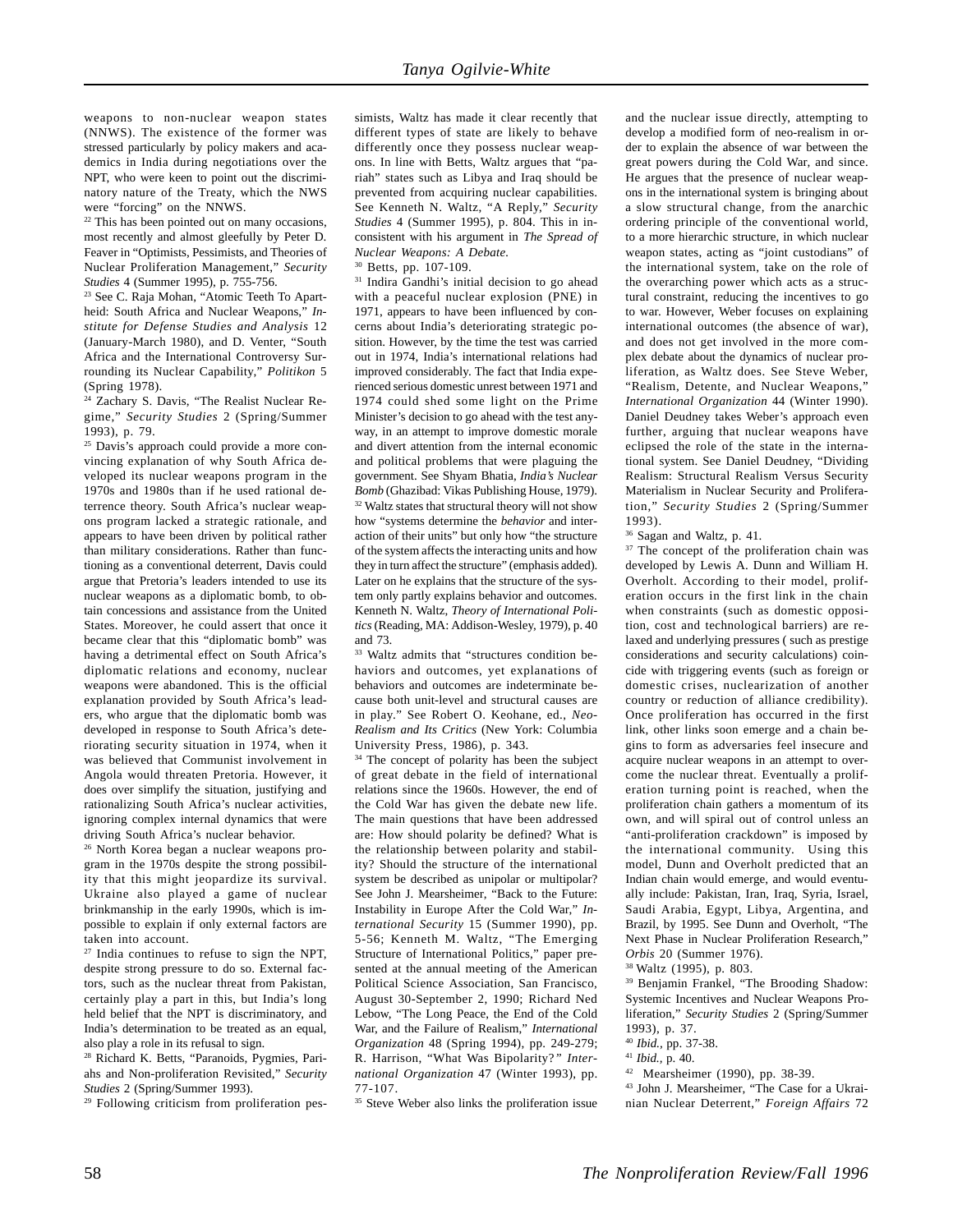(Summer 1993), p. 54.

<sup>44</sup> *Ibid.,* p. 58.

45 For information about the negotiations between the United States and Ukraine over the nuclear issue between 1991-1995, and the terms of the agreements, see James Gow, "Ukraine, the NPT and a Model Security Policy: to Have and Have Not?" in J. B. Pole and R. Guthrie, eds., *Verification 1995* (Boulder, CO: Westview Press, 1995), pp. 115-131; Marco de Andreis and Francesco Calogero, *The Soviet Nuclear Weapon Legacy,* SIPRI Research Report No. 10 (January 1994).

46 Irene Marushko, "Ukraine Becomes Nuclear Weapons Free Country," IAEA *Daily Press Review,* June 4, 1996.

47 It is interesting to note that Waltz stated that a separate theory dealing with the politics and policies of states would be valuable, but that it would be impossible to combine systems theory and domestic politics theory into one theory. See Waltz (1986), p. 344.

48 Barry Buzan, *et al.,* p. 9.

<sup>49</sup> *Ibid.,* pp. 11-13.

50 It should be noted here that Buzan *et al.* use the label structural realism to refer to their more wide-ranging form of neorealism. Buzan *et al.,* p. 9.

51 Buzan *et al.* state that "Structural logic can certainly be used to shape and inform the analysis of foreign and domestic policy...but it is mostly to abstract and large scale to be used prescriptively." They suggest that their theory is better suited to interpret history—especially grand history. See Buzan *et al.,* p. 13.

52 Jack Snyder's approach suffers from the same conceptual contradictions. He constructs a domestic politics model that he claims stays within the realist tradition, in an attempt to combine domestic and international levels of analysis. His aim is to explain the over expansion of the great powers over the last 200 years, which he argues occurred as a result of industrialization and domestic coalitions, combined with systemic pressures. In common with Buzan *et al.,* Snyder focuses on explaining systemic outcomes, which makes it particularly difficult to apply his model to the specific dynamics of nuclear proliferation. See Snyder, *Myths of Empire: Domestic Politics and International Ambition* (Ithaca, New York: Cornell University Press, 1991).

53 Mitchell Reiss, *Without the Bomb: The Politics of Nuclear Non-proliferation* (New York: Columbia University Press, 1988).

- <sup>54</sup> *Ibid.,* pp. 248-263.
- <sup>55</sup> *Ibid.,* p. 173.
- <sup>56</sup> *Ibid.,* p. 268.

57 Etel Solingen, *The Domestic Sources of Nuclear Postures: Influencing Fence-sitters in the Post-Cold War Era,* IGCC Policy Paper Number 8, University of California, October 1994.

58 Glenn Chafetz, "The End of the Cold War and the Future of Nuclear Nonproliferation: An Alternative to the Neo-realist Perspective," *Security Studies* 2 (Spring/Summer 1993).

<sup>61</sup> *Ibid.,* pp. 139-146.

62 See David Fischer, "South Africa," in Mitchell Reiss and Robert S. Litwak, eds., *Nuclear Proliferation After the Cold War* (Washington: The Woodrow Wilson Center Press, 1994).

63 Olli-Pekka Jalonen's analysis of the dynamics of nuclear proliferation in Ukraine is based on neo-liberal institutionalism. See Jalonen, "Spiral Into Hopelessness? Post-Soviet Ukraine's Foreign and Security Policy," in Clive Archer and Olli-Pekka Jalonen, eds., *Changing European Security Landscape* (Tampere: TamperePeace Research Institute, 1995).

64 For an insight into the complexities of Ukraine's nuclear diplomacy, see Natalya Yakovenko, *Independent Ukraine 1991-1995: A Difficult Stage of Development* (Lancaster: Centre for Defence and Security Studies, 1995). 65 Neo-liberal institutional theory cannot explain why India, which is arguably the largest democracy in the world, took the decision to develop a nuclear capability in the 1960s and 1970s, despite domestic and international opposition to nuclear weapons. It also fails to explain why, in the lead up to the general election, between December 1995 to April 1996, India appears to have made arrangements to carry out another nuclear test, and why in August 1996, India test-fired its medium-range Agni missile, which is capable of carrying nuclear warheads. See Christopher Thomas, "India Puts Range of Weapons to the Test," *The Times* (U.K.), August 27, 1996, p. 11.

66 See *The Advent of Kim Jong-il's Regime in North Korea and Prospects for its Policy Direction*, Policy Studies Report, The Research Institute for National Unification, Seoul, December 1995.

67 Stephen M. Meyer, *The Dynamics of Nuclear Proliferation* (Chicago: The University of Chicago Press, 1984), p. 6.

68 The most recent attempt to incorporate the decisionmaking process into armament dynamics has been made by Jean Pascal Zanders, who set out to develop a model to explain the proliferation of chemical weapons. His "assimilation model" treats proliferation as a process, showing how obstacles have to be overcome in a dual political and military decisionmaking track. However, although he addresses the question of *how* proliferation occurs, he does not address the question of *why* it occurs, arguing that realist, neo-liberal and technological determinants theories already provide a satisfactory answer to this question. See Zanders, *Dynamics of Chemical Armament: Towards a Theory of Proliferation* (Brussels: University of Brussels, 1996).

69 Meyer., p. 5.

<sup>70</sup> *Ibid*.

71 Meyer's analysis of the careful balance that decisionmakers have to achieve between internal and external concerns helps explain why India's Prime Minister, Baladur Shastri, secretly sanctioned work to begin on a PNE in 1964 in response to China's first nuclear test, but made announcements that India would not develop a nuclear capability. This shows Shastri trying to balance external threats to India's security with internal pressures, as most of India's elites were opposed to nuclear weapons during the 1960s and remained committed to Nehru's vision of a peaceful and non-aligned India. For information about the public debate in India over nuclear weapons, see Frank E. Couper, "Indian Party Conflict on the Issue of Atomic Weapons," *Journal of Developing Areas* 3 (January 1969). For information about Shastri's response to China's nuclear tests, see A. G. Noorani, "India's Quest for a Nuclear Guarantee," *Asian Survey* 5 (July 1967).

72 India has fluctuated between stages two and three since the PNE in 1974, although more recently scholars have claimed that India possesses a secret operational nuclear weapons program. See Warren H. Donnelly, "India and Nuclear Weapons," Congressional Research Service Issue Brief, The Library of Congress, January 27, 1989.

73 In India's case, it is difficult to see the final decision to carry out the PNE in 1974 in rational terms. Indira Gandhi's initial decision to go ahead with the PNE in 1971 appears rational as deteriorating regional and international relations at that time raised concerns about India's strategic position, but by 1974 this situation had changed as India's international relations had improved. However, between 1971 and 1974 India experienced serious domestic unrest, and it has been suggested that this explains the timing of the PNE, as India's leaders attempted to divert attention away from its internal problems. Yet, evidence suggests that the PNE was actually carried out as a result of an ad hoc decision taken by an elite group of political leaders and members of the atomic energy agency (AEC), who were aware that the timing was not ideal, but took the decision to go ahead with the test anyway because it was too late to turn back for practical reasons. Should this be seen as a rational response? See Raja Ramanna, *Years of Pilgrimage: An Autobiography* (New Delhi: Viking, 1991).

74 Graham Allison, *Essence of Decision* (Boston: Little, Brown, 1971).

76 This issue is discussed by Morton H. Halperin in *Bureaucratic Politics and Foreign Policy* (Washington D.C.: Brookings Institution, 1974), pp. 29-58.

77 Sagan and Waltz, pp. 49-53.

78 Sagan, pp. 251-262.

79 Mark Hibbs, "South Africa's Secret Nuclear Programme: The Dismantling," *Nuclear Fuel* (24 May 1993).

80 Professor John Simpson, of the Programme for the Promotion of Nuclear Non-proliferation (PPNN), has pointed out this possibility in an interview with Mark Hibbs. See Hibbs, p. 6.

81 Alexandre Y. Mansourov, *North Korean Decision-Making Processes Regarding the Nuclear Issue* (Berkeley: Nautilus Institute,

<sup>59</sup> *Ibid.,* p. 133.

<sup>60</sup> *Ibid.,* p. 128.

<sup>75</sup> *Ibid.,* pp. 164-171.